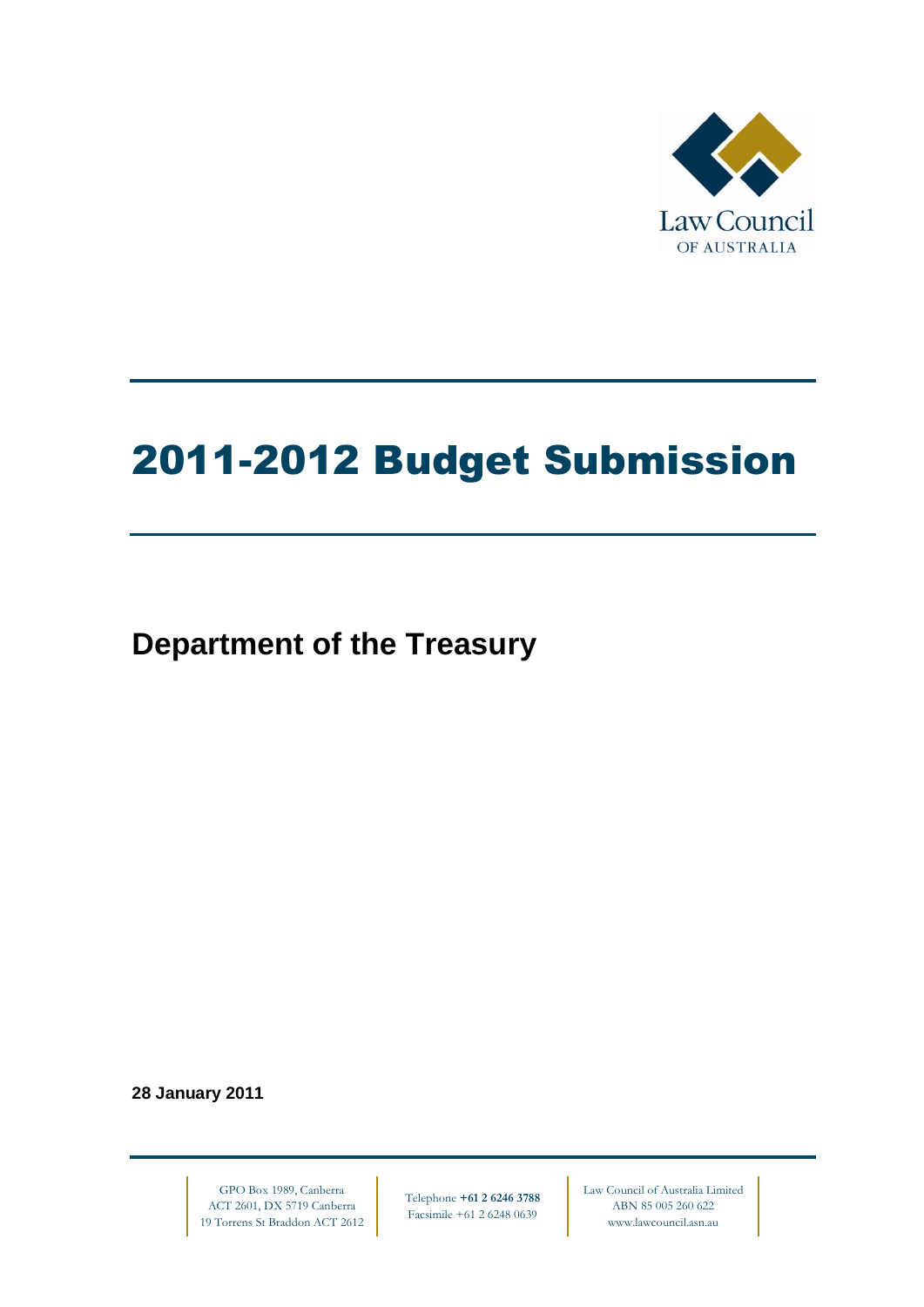# Table of Contents

| Waiving Fringe Benefit Tax (FBT) liabilities on employer payments of employee |  |
|-------------------------------------------------------------------------------|--|
| Monetary allowances and bonuses for relocation or remaining in a RRR area 24  |  |
| Repaying, completely or partially, HECS-HELP (or FEE-HELP) liabilities 25     |  |
| Increasing opportunities for placements in RRR areas for law students and     |  |
|                                                                               |  |
|                                                                               |  |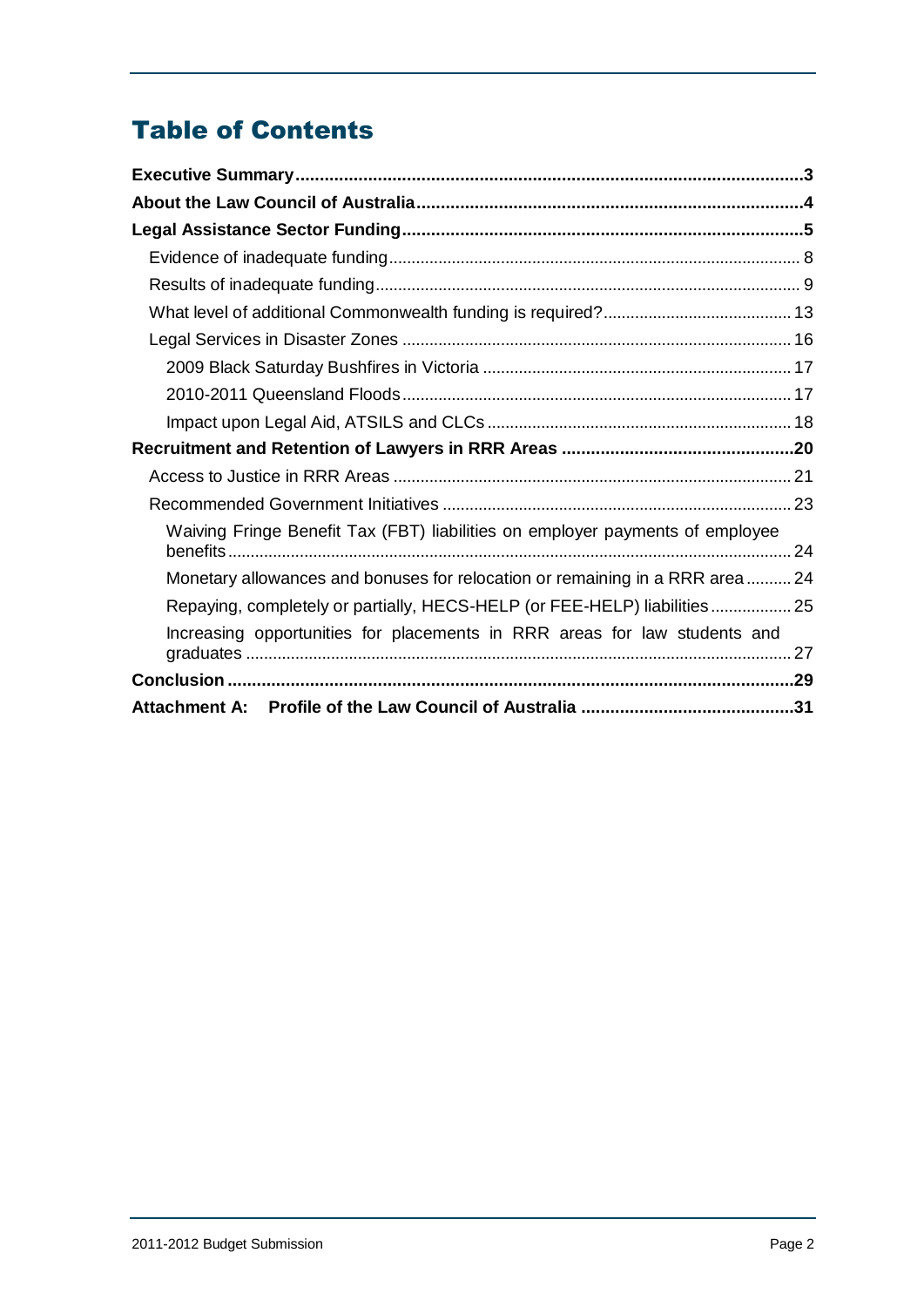# <span id="page-2-0"></span>Executive Summary

The legal assistance sector, comprised of legal aid commissions, community legal centres and Indigenous legal services, has been chronically underfunded since 1997, when the so-called "Commonwealth/state divide" was introduced by the Howard Government. This resulted in a substantial contraction in the Commonwealth's share of Legal Aid funding over time.

The cuts implemented by the Howard Government have had a disproportionate effect on disadvantaged Australians, whom the Commonwealth Government is tasked to protect under the Constitution. This includes those who are in most need of protection, such as Aboriginal and Torres Straight Islander people, minorities and people with disabilities.

The Law Council of Australia ("the Law Council") acknowledges the \$23 million in annual funding from the 2010-2011 Budget for the legal assistance sector. This much-needed injection of funds will go some way to addressing the shortfall in funding. However, as noted below, further funds are required to address what continues to be a substantial short-fall. The following indicators provide a measure of the required increase in Commonwealth funding to this area:

- Commonwealth funding for legal aid commissions is well below the pre-1997 proportional share of funding, when funding generally represented approximately 55% to the States" share of 45%. As principal revenue raiser, the Commonwealth contribution should be at least 50%.
- In order to return Commonwealth per capita funding levels to even the reduced 1997 rate, an additional \$39.4 million increase would be required in the 2011-2012 Budget.
- Substantial funding increases are required in order to meet the definition of socio economic disadvantage as measured by the Henderson poverty index.
- Substantial increases are also required for community legal centres and dedicated Aboriginal and Torres Straight Islander Legal Services.

The Law Council recognises the current budgetary constraints that the Commonwealth government is facing, in light of the global financial crisis, large scale disasters and a commitment to return the budget to surplus. However, the Howard cuts have now been in place for 14 years and a return to 50% funding is long overdue. A return to 50% would involve smaller increases in the 2011-2012 Budget and 2012-2013 Budget and higher increases in the 2013-2014 Budget and 2014-2015 Budget. It is proposed that funds be allocated from consolidated revenue rather than savings.

The following figures are projections based on budgeted expenditure for the 2010 – 2011 financial year the additional funding (that is, over and above already committed funding) required each year to return the Commonwealth to a 50% share of legal aid funding with the States and Territories. The figures also assume funding from the States and Territories will remain at the same levels. The figures have been prepared by PriceWaterhouseCoopers and have been adjusted for expected changes in the population and movements in the consumer price index.

- Budget 2011-2012: \$66.099 million
- Budget 2012-2013: \$71.619 million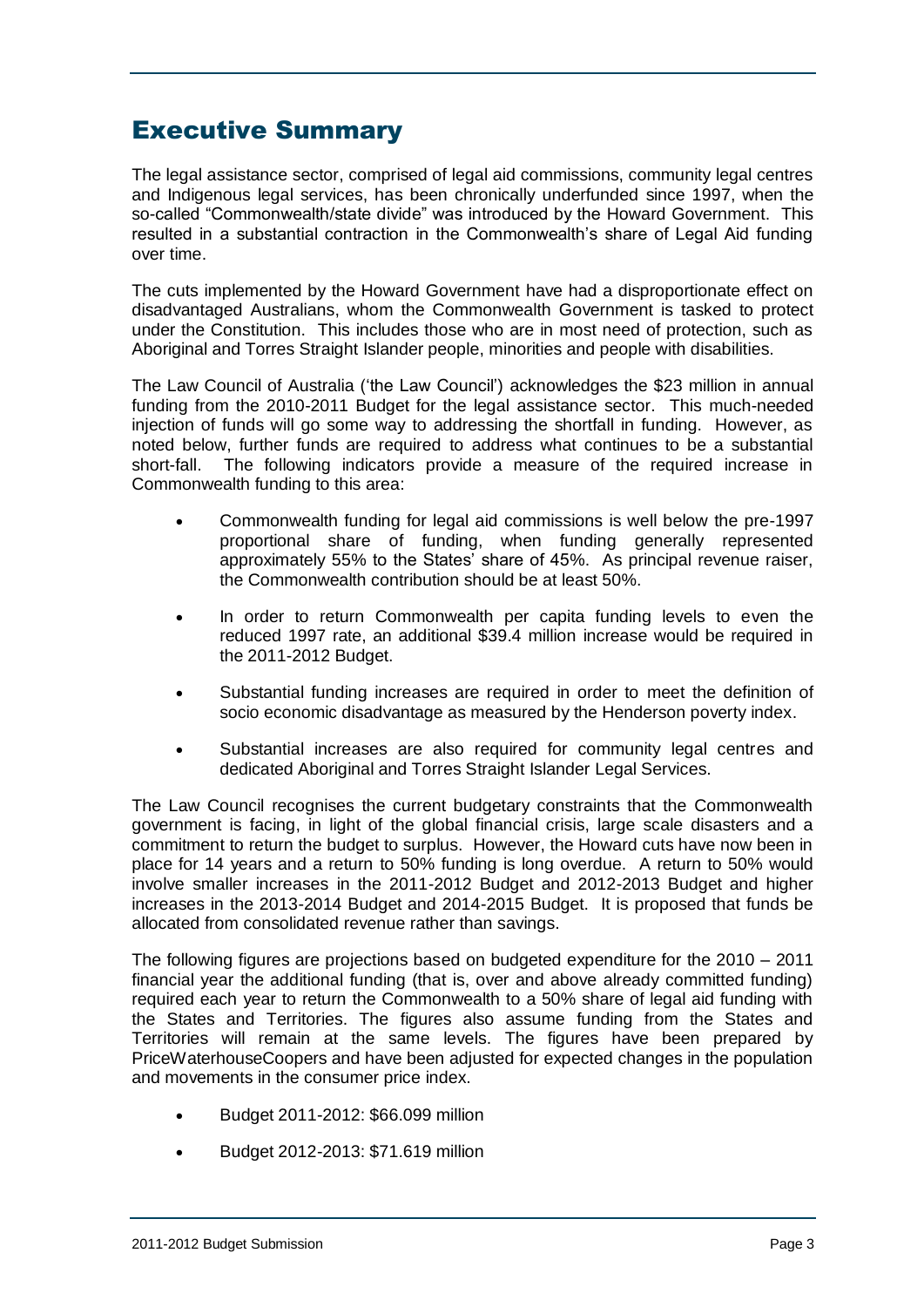- Budget 2013-2014: \$80.481 million
- Budget 2014-2015: \$93.769 million

Total: \$311.994 million

It is noted that these estimates calculate only the additional funding required to return the Commonwealth to a 50% share of the legal aid commission funding ratio. It does not include any further amounts for CLCs and ATSILS, for which the Commonwealth bears primary funding responsibility.

The Law Council also considers that there is an urgent need for Government funding to address the problem of recruitment and retention of legal practitioners in RRR areas of Australia. The Law Council is concerned that shortages of lawyers in RRR areas are negatively impacting on the ability of individuals residing in these areas to access legal services. Research undertaken in recent years has concluded that there is a shortage of lawyers in RRR areas and that the number of legal professionals working in country Australia is continuing to decline. The findings of a Law Council survey further demonstrate that this problem will only worsen in coming years.

The government initiatives prioritised by the Law Council and recommended in this submission and other Law Council submissions made to members of parliament include:

- waiving Fringe Benefit Tax (FBT) Liabilities on employer payments of employee benefits which apply to both new legal practitioners and experienced practitioners looking for a career change;
- monetary allowances and bonuses for relocation or remaining in a RRR area;
- repaying, completely or partially, HECS-HELP (or FEE-HELP) liabilities; and
- increasing opportunities for placements in RRR areas for law students and graduates.

# <span id="page-3-0"></span>About the Law Council of Australia

The Law Council of Australia (**Law Council**) is the peak organisation representing the Australian legal profession on issues of national and international importance. The Law Council advises governments, courts and other federal agencies on how the law and the justice system can be improved on behalf of the profession and for the benefit of the community.

The Law Council"s constituent bodies comprise the state and territory law societies, bar associations and, as of 2007, the Large Law Firm Group (LLFG), all of which are more fully identified at **Attachment A** to this submission.

The Law Council welcomes the opportunity to respond by way of this submission to the call by the Treasurer on 8 December 2010 for input into the 2011-12 Budget.<sup>1</sup> The Law Council is committed to the principles of access to justice and has previously made submissions to the Treasury expressing its concerns regarding inadequate funding of

 1 Treasurer of the Commonwealth of Australia, *Treasurer calls for 2011-12 Budget submissions*, 8 December 2010, available at

[http://www.treasurer.gov.au/displaydocs.aspx?doc=pressreleases/2010/090.htm&pageID=003&min=wms&Ye](http://www.treasurer.gov.au/displaydocs.aspx?doc=pressreleases/2010/090.htm&pageID=003&min=wms&Year=&DocType=0) [ar=&DocType=0](http://www.treasurer.gov.au/displaydocs.aspx?doc=pressreleases/2010/090.htm&pageID=003&min=wms&Year=&DocType=0)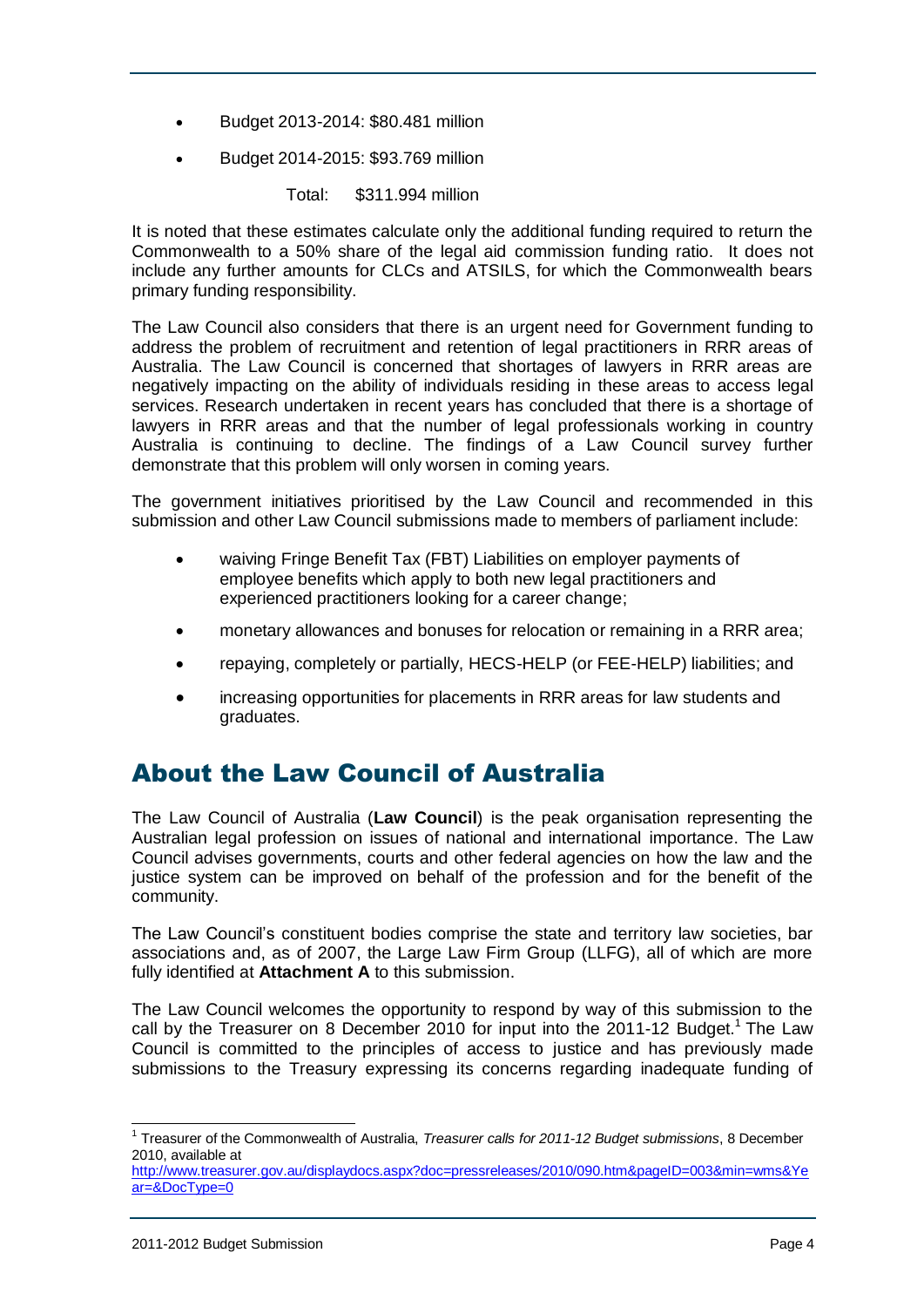Legal Aid Commissions<sup>2</sup> and the impact the shortage of lawyers in rural, regional and remote (RRR) areas will have on country Australia.<sup>3</sup>

# <span id="page-4-0"></span>Legal Assistance Sector Funding

The Law Council is a strong supporter of a sound, effective legal assistance sector and urges the Government to address the underfunding of this sector in its upcoming budget considerations. While it is recognised that funding of legal aid is the responsibility of all Governments, the Commonwealth Government in particular has much ground to make up as a result of the substantial cuts to Commonwealth funding introduced in 1997.

The Law Council notes with appreciation the efforts of the Commonwealth Attorney-General in finding additional funding through reallocation of resources within his own department. The Law Council was concerned, however, that 43% of the overall \$23 million increase in annual funding had to be derived from increases in federal court filing fees, which in a number of areas were almost doubled. Increases in Federal Court fees, whilst affordable to larger companies, act as a significant barrier to small companies and individuals seeking access to justice. It is not yet known what impact the fee increases will have on legally aided clients or legal aid commissions, however this will be the subject of a review by the Attorney-General"s Department by the end of June 2011. There should not be any claw-back by the Commonwealth of legal aid commission funding through these court fees.

The shortfall in Commonwealth funding flowed from a structural change by the Howard Government by which the Commonwealth abdicated its responsibility to provide legal aid to "Commonwealth persons" and thereby transferred the cost of providing legal aid for Commonwealth persons to the states and territories. The Commonwealth Government is the principal revenue raiser in the federation. Further, it is obliged to ensure adequate levels of legal aid are available across the nation. The current levels of legal aid are seriously inadequate and in some cases, because of the operation of means tests, not available at all to people who fall below the Henderson poverty line.

This is a serious structural problem which must be addressed from general revenue. Reliance on ad hoc savings from the Attorney-General"s Department will not achieve the re-adjustment. The Law Council strongly submits that the Federal Government must commit to addressing the critical shortage of funding in the legal assistance sector through sustained and permanent increases in allocations of government revenue toward legal aid, CLCs and ATSILS, rather than requiring the Attorney-General"s Department to cease or suspend important justice and legal policy initiatives or ramp up federal court fees to meet the Federal Government"s obligations to properly fund the legal assistance sector.

The 2010-2011 Budget in Victoria saw an increase in funding to Victorian Legal Aid of \$25 million, a welcome injection of funds to the legal assistance sector. While the \$23 million increase in the Commonwealth Budget 2010-2011 was welcome, it should be noted that the increase was smaller than that granted by one state, with substantially fewer resources available to draw upon.

 2 Law Council of Australia, Legal Aid and Access to Justice Funding, 9 January 2009, available at

[<sup>&</sup>lt;http://www.treasurer.gov.au/displaydocs.aspx?doc=pressreleases/2010/090.htm&pageID=003&min=wms&Y](http://www.treasurer.gov.au/displaydocs.aspx?doc=pressreleases/2010/090.htm&pageID=003&min=wms&Year=&DocType=0) <u>ear=&DocType=0</u>>.<br><sup>3</sup> Law Council of Australia, Funding for Recruitment and Retention of Legal Practitioners in Rural, Regional

and Remote Areas, 16 January 2009, available at

[<sup>&</sup>lt;http://www.lawcouncil.asn.au/shadomx/apps/fms/fmsdownload.cfm?file\\_uuid=F1AB81E6-1E4F-17FA-D2C5-](http://www.lawcouncil.asn.au/shadomx/apps/fms/fmsdownload.cfm?file_uuid=F1AB81E6-1E4F-17FA-D2C5-DEBE4B470019&siteName=lca) [DEBE4B470019&siteName=lca>](http://www.lawcouncil.asn.au/shadomx/apps/fms/fmsdownload.cfm?file_uuid=F1AB81E6-1E4F-17FA-D2C5-DEBE4B470019&siteName=lca).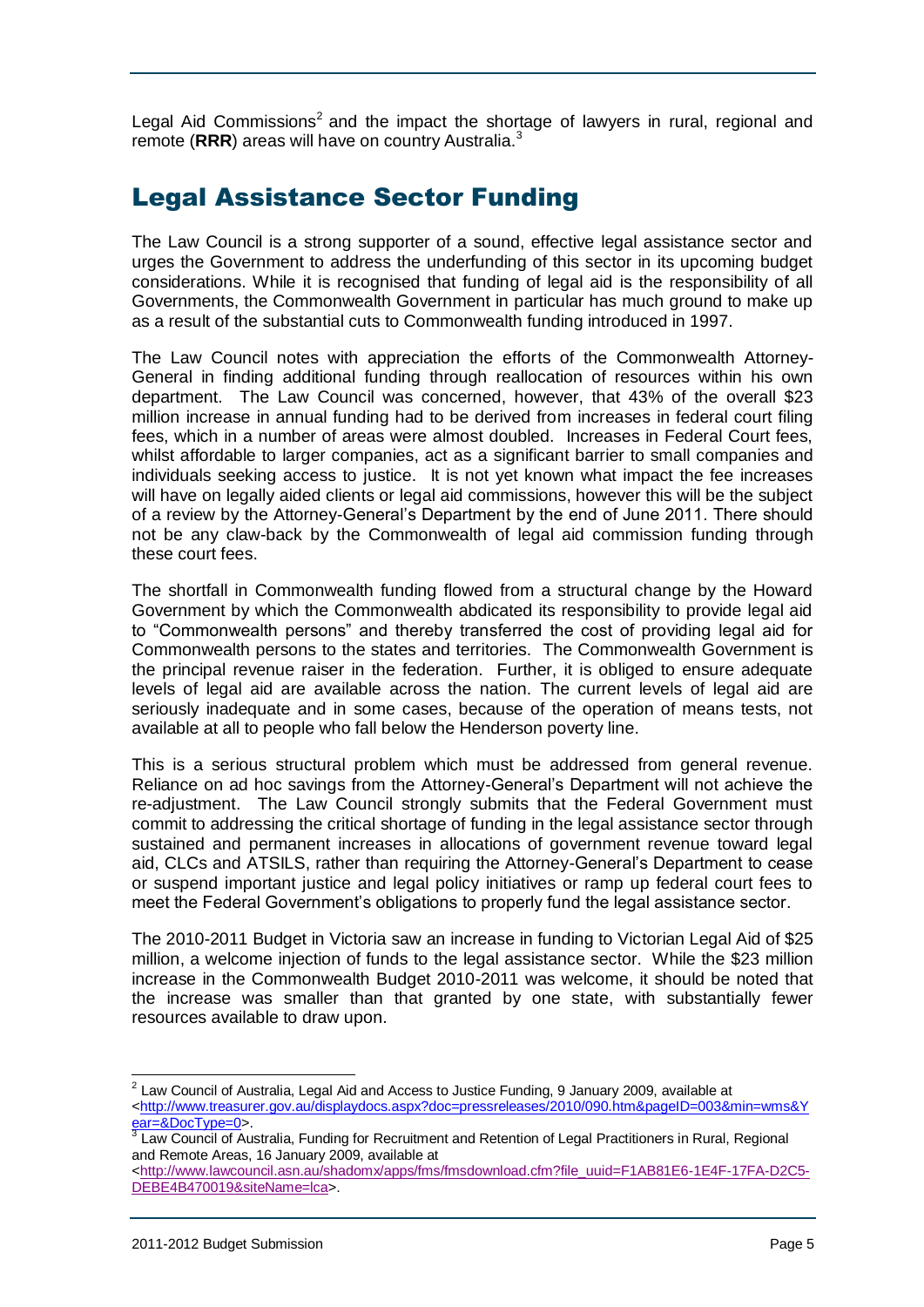The financial crisis presently facing the legal assistance sector is due in large measure to 14 years of underfunding by the Commonwealth Government. Despite current budgetary constraints, this situation cannot continue. The structural re-adjustment must commence immediately so that the Commonwealth's contribution will return to 50%.

#### *Why provide adequate funding to the legal assistance sector?*

Governments have a responsibility to fund legal aid to ensure access to justice in accordance with international obligations<sup>4</sup> and commitments to ensure social inclusion. Funding for legal aid is also justified by the benefits it brings to society and individuals including upholding rule of law, providing just and effective judicial outcomes in addition to increased efficiencies in the courts and the justice system.

When legal assistance is not available to the economically and socially disadvantaged in our community, the integrity of the justice system is challenged. Regardless of means, all Australians should have access to legal services. Equality before the law is meaningless if there are barriers that prevent people from enforcing their rights. True equality requires that all these barriers – financial, social and cultural – be removed for all Australians. The legal assistance sector is therefore critical in achieving the Government"s social inclusion agenda.

Access to legal representation also helps to achieve the goals of the justice system and ensures equality before the law. In criminal proceedings, for instance, a legally aided representative will assist a defendant in deciding to plead guilty or proceed to trial, to raise an effective defence, and to access diversion programs that may reduce recidivism. Legal representation therefore assists courts in making better quality decisions and appropriate sentences, while minimising the significant social costs that arise from unrepresented defendants.

Providing access to experienced legal representatives also increases the efficiency of the legal system. Experienced representatives are able to deal with issues expeditiously and minimise legal errors which can lead to aborted trials, appeals or retrials. A study conducted in 2007 by the Victorian Department of Justice found that the costs associated with an aborted criminal trial are on average \$7,419 and a criminal adjournment costs on average \$935.<sup>5</sup> Further, the total average costs of a retrial (conducted over one week in the Supreme Court of Victoria) have been estimated at \$47,572.<sup>6</sup> As noted in the PricewaterhouseCoopers Report commissioned by National Legal Aid:

*"There is a direct relationship between the efficiency of the court and the provision of legal aid. Efficiency is achieved through the provision of information, advice, legal assistance, dispute resolution, and representation for matters that would otherwise be self-representing. Costs to the justice system are also avoided because cases are diverted from court rather than needing a hearing or decision*  by the court."<sup>7</sup>

j  $4$  See: the International Covenant on Civil and Political Rights (ICCPR); the International Covenant on Economic, Social and Cultural Rights (ICESCR); the Convention on the Rights of the Child (CRC); the Convention on the Elimination of All Forms of Discrimination against Women (CEDAW); the Convention on the Elimination of All Forms of Racial Discrimination (CERD); and the Universal Declaration of Human Rights  $(UDHR)$ .

<sup>5</sup> Cited by Victorian Bar, *Review of Fees Paid by Victoria Legal Aid to Barristers in Criminal Cases* April 2008; PricewaterhouseCoopers, p 24.

 $^6$  bid.

<sup>7</sup> National Legal Aid (prepared by PricewaterhouseCoopers), Economic value of legal aid: Analysis in relation to Commonwealth funded matters with a focus on family law (2009), p 25, available at: [<http://www.nla.aust.net.au/res/File/Economic%20Value%20of%20Legal%20Aid%20-](http://www.nla.aust.net.au/res/File/Economic%20Value%20of%20Legal%20Aid%20-%20Final%20report%20-%206%20Nov%202009.pdf) [%20Final%20report%20-%206%20Nov%202009.pdf>](http://www.nla.aust.net.au/res/File/Economic%20Value%20of%20Legal%20Aid%20-%20Final%20report%20-%206%20Nov%202009.pdf).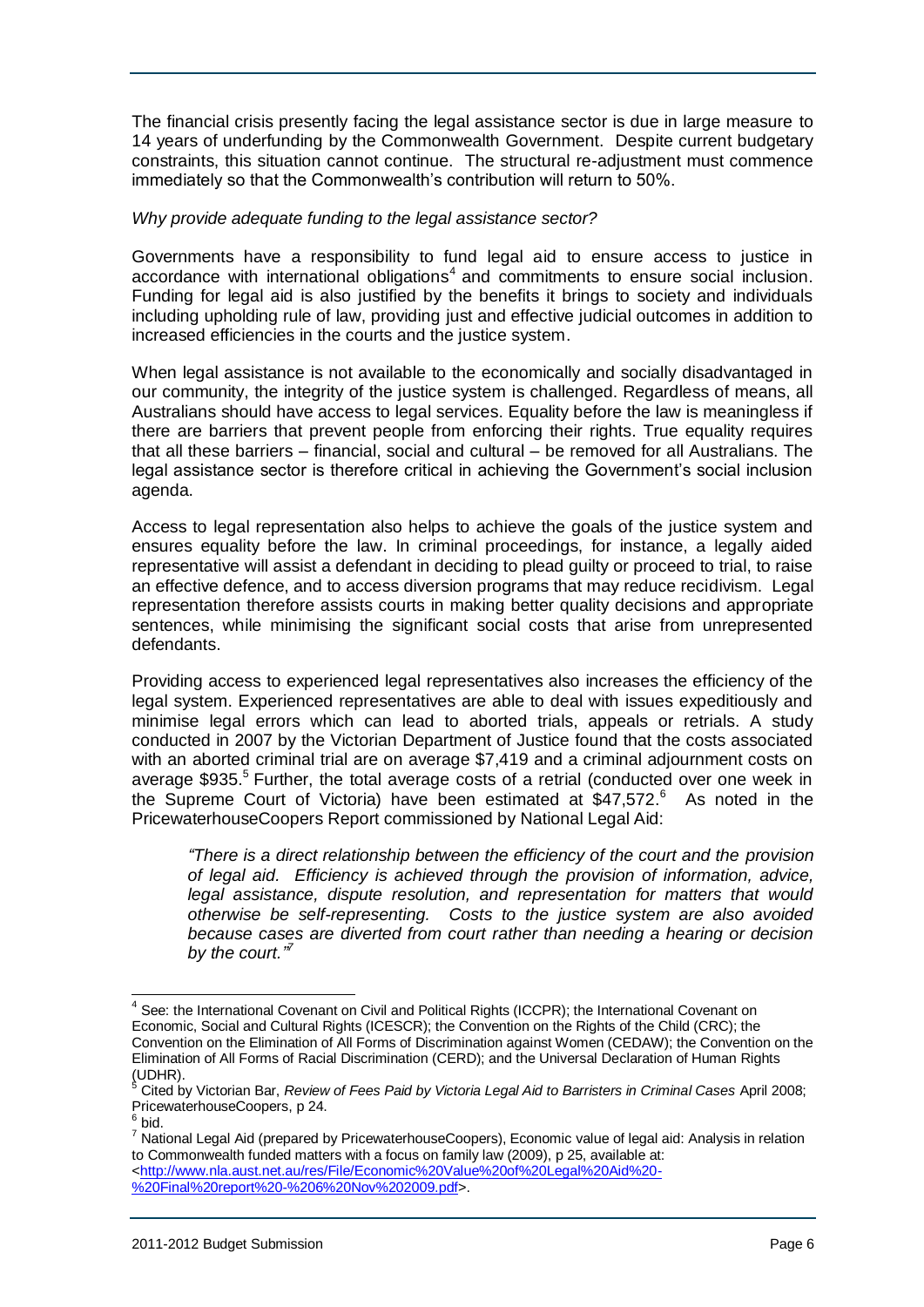In recent years, increasing numbers of litigants are entering the court system without legal representation, due largely to the contraction in legal aid funding. The increase in numbers of self-represented litigants that occurred following the funding restrictions placed on legal aid in 1996 have been commented upon in numerous reports by law reform commissions, parliamentary committees and other bodies.<sup>8</sup> It is interesting to note that in the 2007-08 year, the Family Court of Australia reported that in almost 30% of its cases, there was at least one unrepresented litigant.<sup>9</sup>

Self-represented litigants have an impact on courts, in terms of both time and cost, and on the conduct and outcomes of trials.<sup>10</sup> This has lead one judge to comment that: "the question of how to cope with [unrepresented litigants] is the greatest single challenge for the justice system at the present time … cases in which one or more of the litigants is selfrepresented generally take much longer both in preparation and court time and require considerable patience and interpersonal skills from registry staff and judges."<sup>11</sup>

Providing adequate funding for legal aid and access to justice may initially appear expensive, but as former Chief Justice Gleeson stated:

*"The expense which governments incur in funding legal aid is obvious and measurable. What is not so obvious, and not so easily measurable, but what is real and substantial, is the cost of the delay, disruption and inefficiency, which results from absence or denial of legal representation. Much of that cost is also borne, directly or indirectly, by governments. Providing legal aid is costly. So is not providing legal aid."* 12

There is ample evidence that providing appropriate funding for legal assistance can result in substantial efficiency dividends within the justice system In the PWC report prepared for National Legal Aid, it is noted that:

*"Direct legal aid assistance in relation to court and dispute resolution services for Family Law matters has a net positive efficiency benefit for the justice system. These benefits outweigh the costs of providing these services, ranging from a return of \$1.60 to \$2.25 for every dollar spent."* <sup>13</sup>

This means that for every dollar invested in the legal assistance sector, there is a saving of \$1.60 to \$2.25 in the delivery of justice, meaning that the Commonwealth will actually save more than it invests by simply delivering on its funding obligations.

<sup>8</sup> See, for example: Senate Legal and Constitutional References Committee, *Legal Aid Report 3,* AGPS, Canberra, 25 June 1998, [3.21-45]; Professor Stephen Parker, *Courts and the Public* (1998) AIJA 106-111; Australian Law Reform Commission, *Managing Justice: A Review of the Federal Civil Justice System* (2000) Report No. 89, [5.51-67], [5.147-157]; The Law Reform Commission of Western Australia, *Review of the Criminal and Civil Justice System in Western Australia – Final Report* (September 1999) Project No. 92: Family Law Council, *Litigants in Person* (2000) at

[http://www.law.gov.au/www/flcHome.nsf/Web+Pages/C40B3532575784A2CA256B49001CF823?OpenDocum](http://www.law.gov.au/www/flcHome.nsf/Web+Pages/C40B3532575784A2CA256B49001CF823?OpenDocument) [ent;](http://www.law.gov.au/www/flcHome.nsf/Web+Pages/C40B3532575784A2CA256B49001CF823?OpenDocument) Rosemary Hunter, *The Changing Face of Litigation* (2002), Law Society of New South Wales, *Position Paper: Self-Represented Litigants* (27 May 2002): cited by the Australian Institute of Judicial Administration, *Forum on Self Represented Litigants* (2005).

[http://www.familycourt.gov.au/wps/wcm/connect/FCOA/home/about/Business/annual\\_reports/FCOA\\_ar\\_0708](http://www.familycourt.gov.au/wps/wcm/connect/FCOA/home/about/Business/annual_reports/FCOA_ar_0708) <sup>10</sup> For further discussion see National Legal Aid (prepared by PricewaterhouseCoopers), Economic value of legal aid: Analysis in relation to Commonwealth funded matters with a focus on family law (2009), available at: [<http://www.nla.aust.net.au/res/File/Economic%20Value%20of%20Legal%20Aid%20-](http://www.nla.aust.net.au/res/File/Economic%20Value%20of%20Legal%20Aid%20-%20Final%20report%20-%206%20Nov%202009.pdf) [%20Final%20report%20-%206%20Nov%202009.pdf>](http://www.nla.aust.net.au/res/File/Economic%20Value%20of%20Legal%20Aid%20-%20Final%20report%20-%206%20Nov%202009.pdf)

j

<sup>&</sup>lt;sup>9</sup> See Family Court of Australia Annual Report 2007 - 2008, available at:

<sup>11</sup> Davis J, *The Reality of Civil Justice Reform: Why we must abandon the essential elements of our system*  (2002) 12 JJA 155 at 168.<br><sup>12</sup> Chi 1.

<sup>12</sup> Chief Justice Murray Gleeson, *State of Judicature* (speech delivered at the Australian Legal Convention, Canberra, 10 October 1999).

Ibid, PWC, op cit 7, p ix.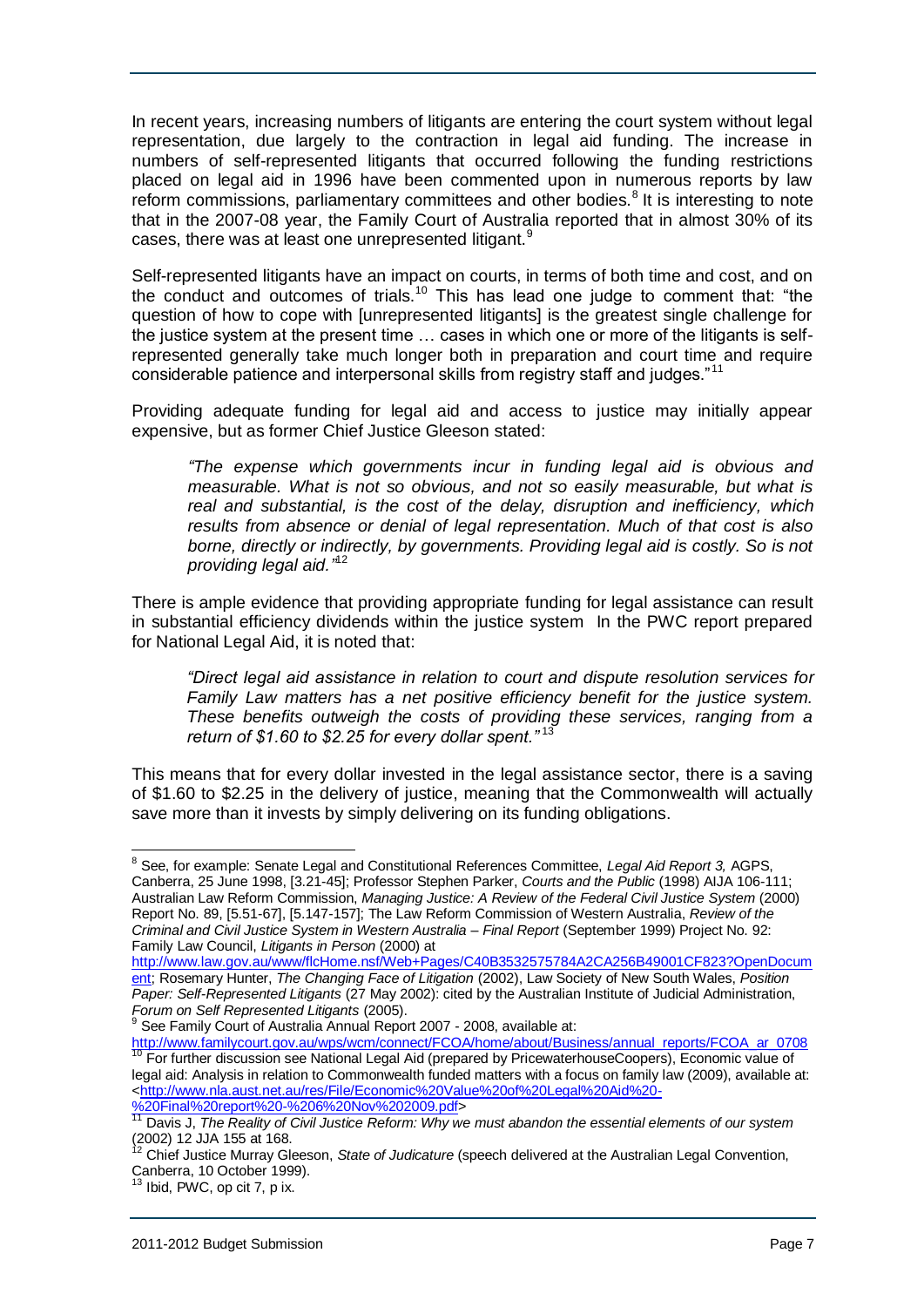The Attorney-General"s Access to Justice Taskforce has recently identified the following reasons why access to justice is important:<sup>14</sup>

- Maintenance of the rule of law is fundamental to Australia"s economy and prosperity as it allows planning and underpins social and economic development.
- Access to justice is an essential element of the rule of law that frames the relationship between state and society, founded upon an accepted set of social, political and economic norms.
- Access to institutions enables people to protect their rights against infringement by other people, bodies and the government and ensures accountability.
- Barriers to justice enforce poverty and social exclusion as there is a legal dimension to many of the issues commonly faced by people (eg family breakdown, credit and housing issues, discrimination, and exclusion from services).
- Legal aid can assist in ensuring that the law is applied correctly and thus the justice system returns an effective outcome. This is particularly important in cases where people"s liberty or safety is at risk.

### <span id="page-7-0"></span>**Evidence of inadequate funding**

Numerous reports, inquiries and studies released over the past decade have established that the legal assistance sector is chronically underfunded.

Most recently, for example, in December 2009 the Senate Legal and Constitutional Affairs inquiry into Access to Justice concluded that:

The committee accepts that the legal aid system is not adequately funded, *and accordingly, recommends that governments and relevant stakeholders review existing funding arrangements and service delivery levels to ensure that the legal aid system is properly resourced to meet the needs of the Australian people, as well as recommending an increase in funding for legal aid service providers.<sup>15</sup>*

The Committee specifically recommended that the Government increase funding for legal aid commissions, community legal centres and Aboriginal and Torres Straight Islander legal services.<sup>16</sup> The Report also recommended a nationwide review and modernisation of legal aid fee scales (with inbuilt inflators) so as to promote practitioners' continued participation in the system. The Law Council strongly supports these recommendations.

The Commonwealth Government has largely been responsible for the stagnation in legal aid funding over the past decade. As figures obtained by the Law Council indicate, in 1996-97 the Commonwealth contribution was \$128 million out of a total income for legal aid commissions around the country of \$264 million – which was roughly 50%. In 2009-10

j <sup>14</sup> *A Strategic Framework for Access to Justice in the Federal Civil Justice System*, p 1.

<sup>15</sup> Senate Legal and Constitutional Affairs Committee, 8 December 2009, *Access to Justice.* 

<sup>&</sup>lt;sup>16</sup> Recommendations 9, 23 and 27 - Senate Legal and Constitutional Affairs Committee, 8 December 2009, *Access to Justice.*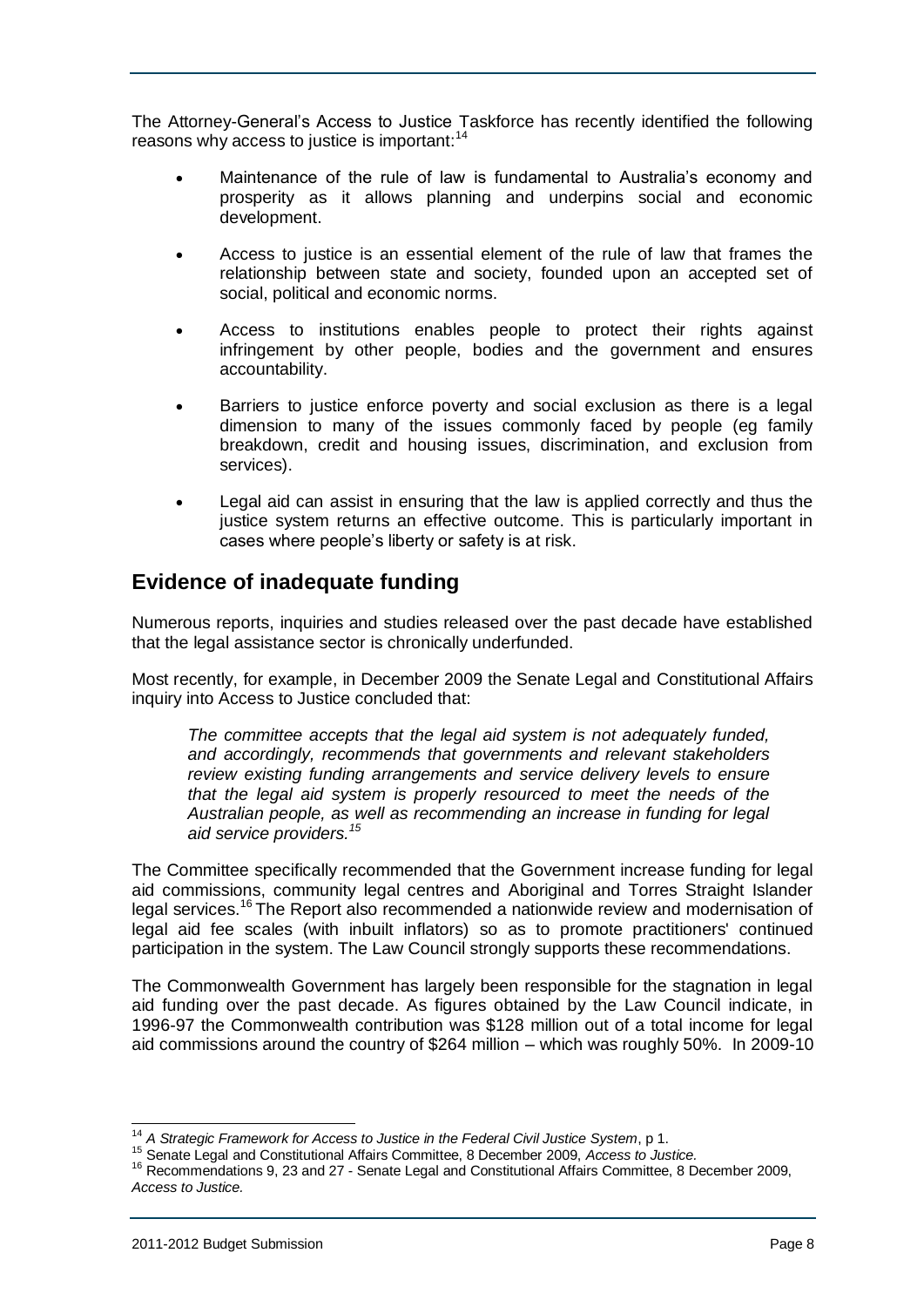the Commonwealth contribution dropped to roughly 33% of total income.<sup>17</sup> This is clearly an unsatisfactory arrangement.

The shortfall in funding has traditionally been picked up by the States and Territories. However, the state income is reliant in part on interest on solicitors" trust accounts that are exposed to interest rate movements and are currently in decline due to the economic climate.

Demand has grown for legal aid services as the Australian population has grown and policy induced factors have stimulated need. In addition, various changes to law over the past ten years have resulted in an increased complexity of cases which legal aid commissions are required to fund. This increased complexity has led to an increase in the cost of cases across all courts by 78% in real terms (i.e. inflation adjusted) from 1998 to 2008.<sup>18</sup>

This decrease in funding and increase in demand has forced commissions to employ policy "levers" to control costs, such as enforcing tougher means and merits tests and lowering fees paid to private practitioners. Fees paid to legal practitioners appear to have fallen in real terms, resulting in a reduction in the number of practitioners offering legal aid services.<sup>19</sup> The results of inadequate funding are discussed in more detail below.

### <span id="page-8-0"></span>**Results of inadequate funding**

As detailed in a report recently conducted by PricewaterhouseCoopers entitled *Legal Aid Funding: Current Challenges and the Opportunities of Cooperative Federalism*, legal aid funding is grossly inadequate, with adverse consequences for vulnerable Australians:

- Current legal aid means tests in some jurisdictions exclude some people who are at or below the Henderson poverty level.
- There is a very serious problem in attracting and retaining able and experienced lawyers to service the needs of those who qualify for legal aid. This leads to unjust outcomes for vulnerable Australians.
- Legal aid for civil cases is minimal.
- Under-funding legal aid imposes additional costs on the justice system due to failure to settle cases early, mistrials, appeals, re-trials, inappropriate incarceration, and so forth.
- There is inequity in access to representation.

#### *Withdrawal of private practitioners from legal aid work*

The underfunding of the legal assistance sector has resulted in the level of fees paid to private practitioners undertaking legal aid work not accurately reflecting the cost of delivering access to justice. In short:

 legal aid fees are below the real cost of generally providing the necessary legal service and increases are needed to at least meet costs;

 $\overline{a}$  $17$  The figures were obtained from the National Legal Aid website: <http://www.nla.aust.net.au/category.php?id=9>

<sup>18</sup> PricewaterhouseCoopers report titled *Legal Aid Funding: Current Challenges and the Opportunities of Cooperative Federalism,* p4.

<sup>19</sup> PricewaterhouseCoopers report titled *Legal Aid Funding: Current Challenges and the Opportunities of Cooperative Federalism,* , p5.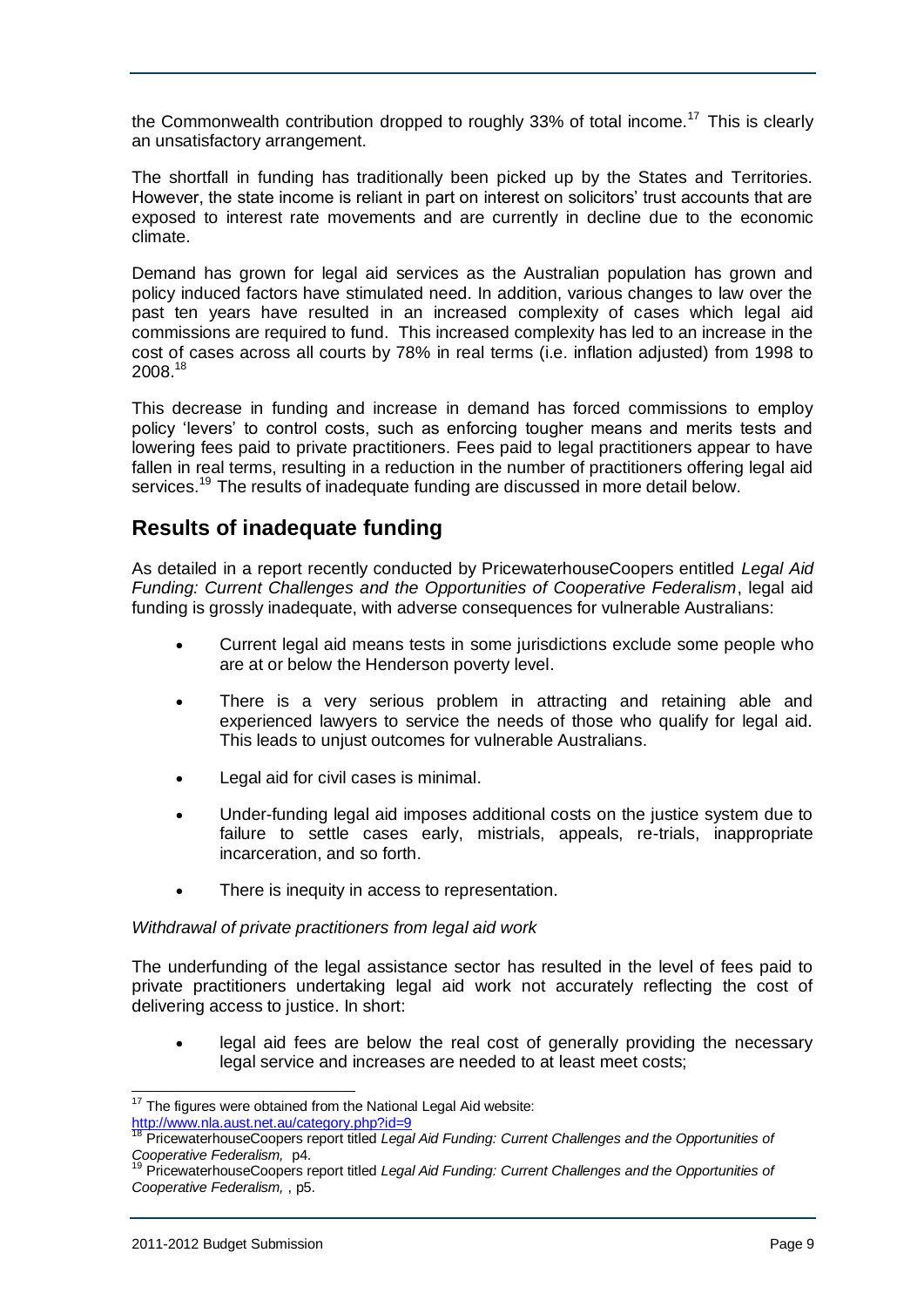- there is a significant withdrawal of experienced lawyers from publicly funded legal work;
- there is some diminution in the quality of publicly funded legal representation; and
- a greater investment in the public funding of legal representation is likely to result in cost savings to the court system and to the justice system as a whole.

In 2003 FMRC Legal Pty Ltd was commissioned by the Law Council of Australia to produce a report on the change in the economics of legal practice over the previous decade. Their report concluded, as follows:

- Over the last decade the nature of legal practice has changed substantially in Australia. The profession has seen the development of a clear structure of a (small) group of large national firms, a "second" tier of smaller but nevertheless still substantial commercial practices, and then a very large array of small to mid-sized practices providing a more community based service.
- Fewer and fewer of these firms are finding themselves in a position to undertake publicly funded pro bono work.
- There is a belief that the increase in the cost of practice in the last decade has outstripped the increase in the hourly rate of publicly funded legal work making it difficult for firms to undertake this work and still achieve a reasonable level of return – in fact, a loss would be incurred in many instances.
- The increase in the cost of practice in the last nine years has been substantial, well ahead of CPI. It has only been through "small" productivity gains, escalating charge rates and increasing author gearing that practices have been able to maintain profit.

The focus of the FMRC report was cost per solicitor chargeable hour. The report identified that the cost of delivering a chargeable hour of legal time per employed solicitor in a major regional city was approximately \$140 per hour, including the lawyer salary and ordinary overhead costs. In a suburban practice, it was identified as approximately \$153 per hour – and in a remote country region, approximately \$132 per hour. These rates do not include any component for profit to the employer of the employed solicitor. Nor do they include any allowance for a write-down of work in progress or non-recovery of debt.

With legal aid rates in the same period being below \$130 per hour, (and more commonly ranging from \$88 to \$105 per hour), regional, suburban and country practitioners in average practices did not recover their true cost of employing a practitioner to undertake legal aid work. Most legal aid work was undertaken at a loss, which creates an enormous disincentive for private firms to take on legally assisted matters.

Therefore it is clear that legal aid is a losing proposition even if the solicitor doing the work is paid a very low salary. As a result "juniorisation" occurs of those private practitioners who undertake legal work. Law firms cannot afford to have their high charging fee earners undertaking significant volumes of legal aid work. The opportunity costs of undertaking legal aid work as against a lower volume of higher paid work means that it makes little sense for experienced practitioners to decline full fee-paying clients in favour of legal aid clients.

In December 2006 the report of TNS Social Research, commissioned by the Commonwealth Attorney-General"s Department, found that: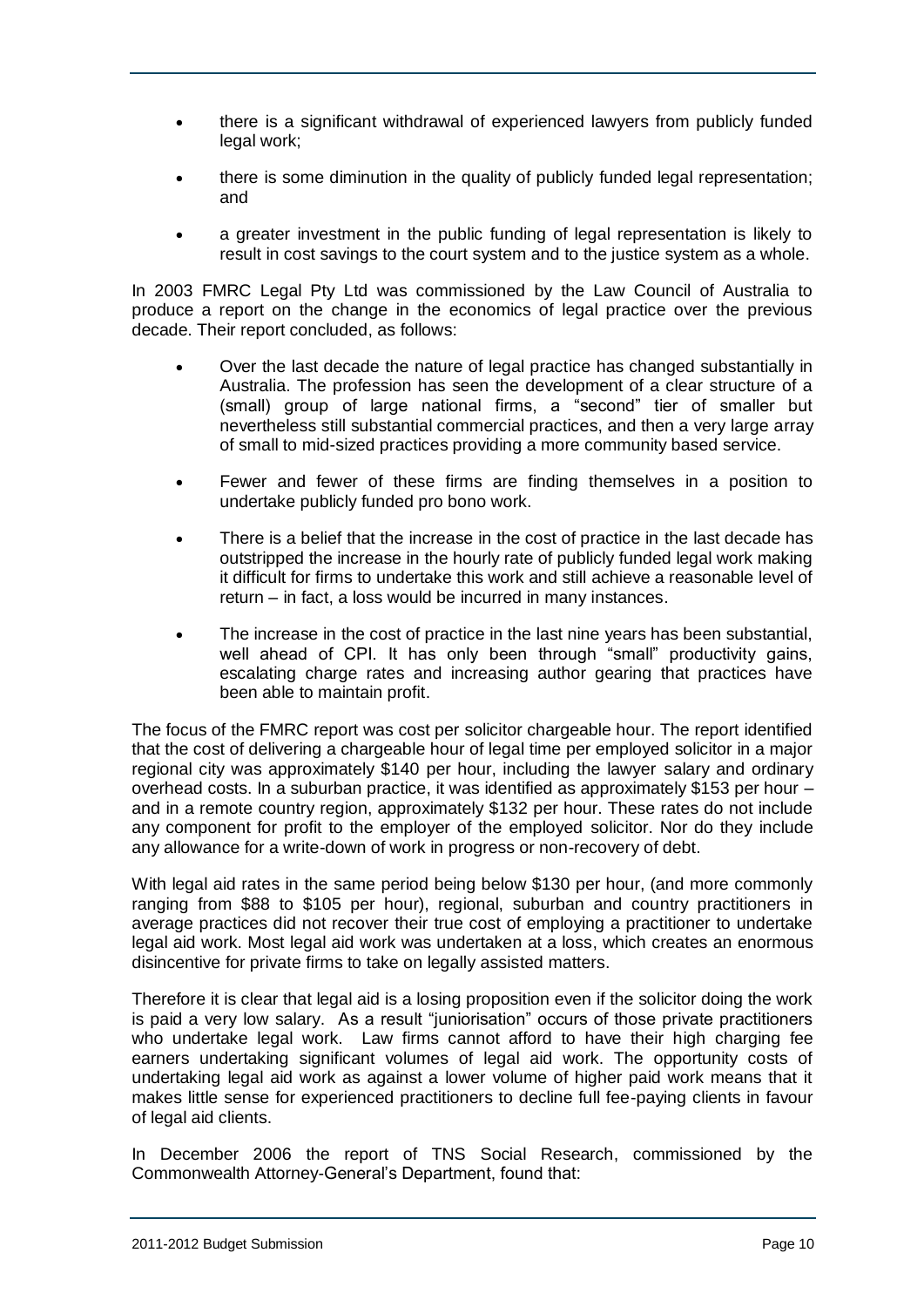- Remuneration matters, including the low hourly rate and issues with the number of hours allocated under the stage of matter payment structure, were the *key reasons* for disengagement from legal aid among all firms.
- Approximately one in three firms that are currently practicing family or criminal law have moved away from the provision of legal aid services.
- If nothing were to be done in terms of making legal aid more attractive for private practitioners, a larger number of firms that are currently providing legal aid would decrease their revenue in the next five years rather than increase.
- Approximately two-thirds of firms in regional and remote areas currently provide legal aid compared with approximately half of firms across all locations. A further one in four firms in regional and remote areas that used to provide legal aid have ceased providing these services.
- There has been a net drop-out of approximately 10% of firms doing legal aid work in family law matters in regional and remote areas.
- There has been a net drop-out of approximately 3% for legal aid for criminal law matters in regional and remote areas.
- Any decline in the supply of legal aid by firms in regional and remote areas is likely to have a greater impact because there are significantly fewer firms operating in these areas.

If nothing were to be done in terms of making legal aid more attractive for the private profession in regional and remote areas, a greater proportion of the firms that are currently providing legal aid would decrease their revenue from legal aid in the future rather than increase it.

In response to the findings of the TNS survey the Commonwealth Attorney-General"s Department commissioned a review of remuneration arrangements for private practitioners providing legal representation services in family law matters. TNS were commissioned to explore arrangements for engaging and remunerating private practitioners. They consulted with the staff of Legal Aid Commissions as well as conducting telephone interviews with private practitioners.

In relation to remuneration the report found that:

- the key implication emerging from the research is that remuneration must be increased to ensure the sustainability of the legal aid system;
- high volume providers are currently struggling to maintain sustainable legal practices with the fees received from legally aided matters;
- to prevent further disengagement of these providers an increase in legal aid fees is recommended; and
- based on the consultation, high volume providers agreed that an increase in fees to \$190 - \$200 (GST inclusive) to match court scales, would ensure their long-term future sustainability.

The findings of the TNS surveys mirror to a large extent the findings of the Law Council"s Erosion Report released in February 2004.

That report provided further evidence that: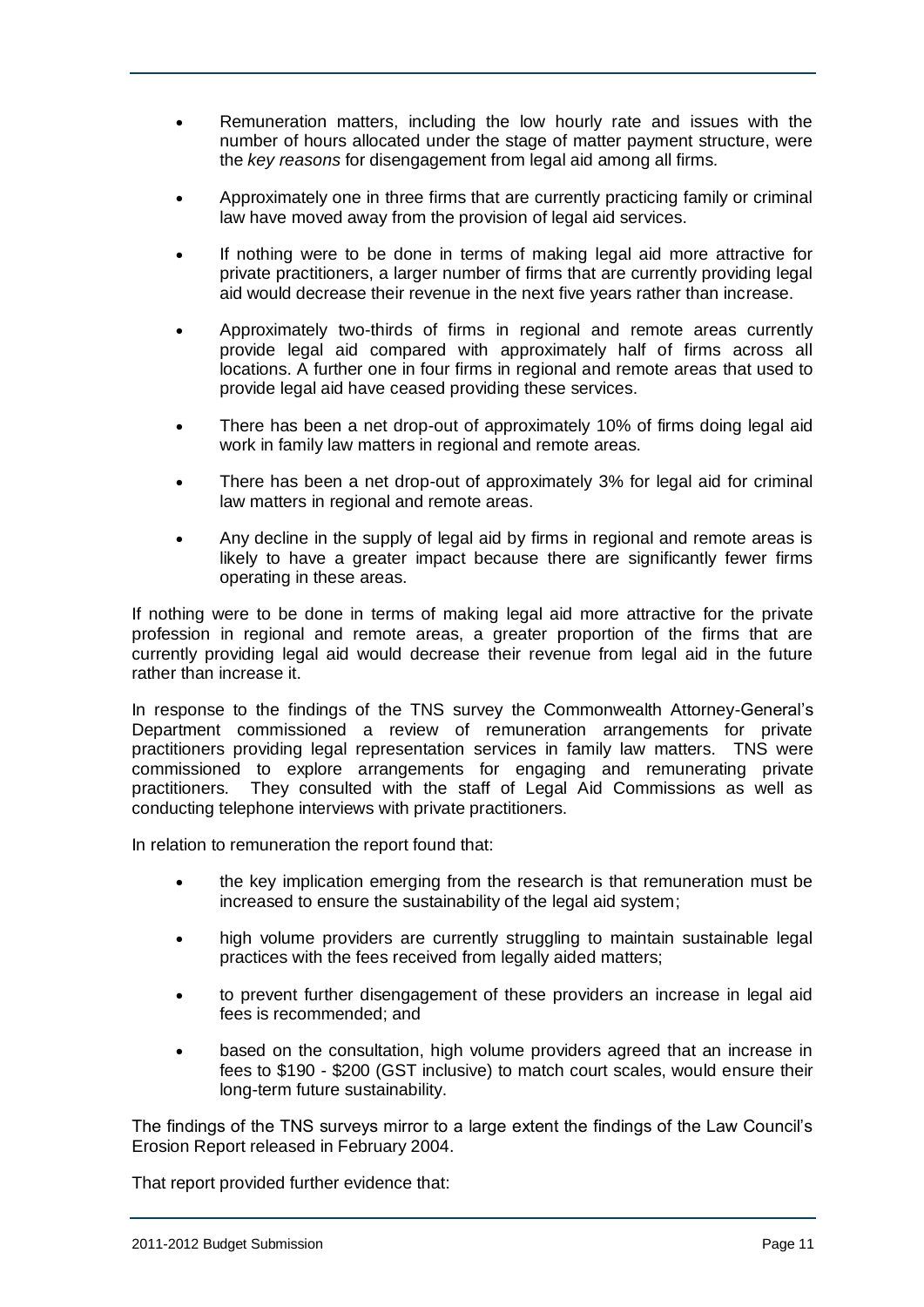- there is a rise in the number of self-represented litigants for a variety of reasons, one of which is a significant lack of available publicly funded representation;
- there is an inequity in access to representation;
- legal aid fees are below the real cost of generally providing the necessary legal service and increases are needed to at least meet costs;
- there is a significant withdrawal of experienced lawyers from publicly funded legal work;
- there is some diminution in the quality of publicly funded legal representation;
- the courts are disadvantaged by the increased number of self-represented litigants; and
- a greater investment in the public funding of legal representation is likely to result in cost savings to the court system and to the justice system as a whole.

In 2008 the Victorian Bar commissioned a similar study conducted by PricewaterhouseCoopers into the fees paid by Victoria Legal Aid to barristers in criminal cases. The report expressed serious concerns that the under-funding of Victoria"s criminal justice system over the past 15 years could lead to increased costs from aborted trials and retrials and poorer outcomes for victims and defendants alike.

As the report identifies, to maintain the viability of a fair justice system, it is essential that the under-funding of legal aid barristers be addressed. The effective annual income of a junior legal aid barrister is less than \$40,000 p.a., real take home pay has fallen by 25% to 40% over the past 15 years while other professions have increased 15% over the same period'.<sup>20</sup> The effect of this reduction in income has been a 26% decline in barristers practising in criminal law over the past 3 years.

Unless one of the most crucial issues affecting practitioners is addressed - the rate of remuneration paid to lawyers undertaking legal aid work - there will be a steady decline in the number of practitioners willing to take legal aid cases over the next few years, which will severely compromise the availability of legal services to those most vulnerable.

The Law Council on behalf of Australian lawyers has always taken the view that lawyers in Australia are prepared to undertake publicly funded legal aid work for less remuneration than would be payable by a private client. Most Legal Aid Commission statutes require that the Legal Aid Commissions in the States and Territories ensure that the fees determined in respect of a legal service shall be less than the ordinary professional cost of the legal service. $21$ 

The question for Legal Aid Commissions is: "What fees should be paid for the legal services rendered by the profession to legal aid clients which is "less than the ordinary professional cost of the service" but still somehow returns an appropriate level of remuneration whilst providing:

the client with good services from an experienced practitioner;

<sup>&</sup>lt;sup>20</sup> Victorian Bar, *Review of Fees Paid by Victoria Legal Aid to Barristers in Criminal Cases April 2008;* PricewaterhouseCoopers, p 10.

<sup>21</sup> For example see section 39 of the *Legal Aid Commission Act 1979* (NSW).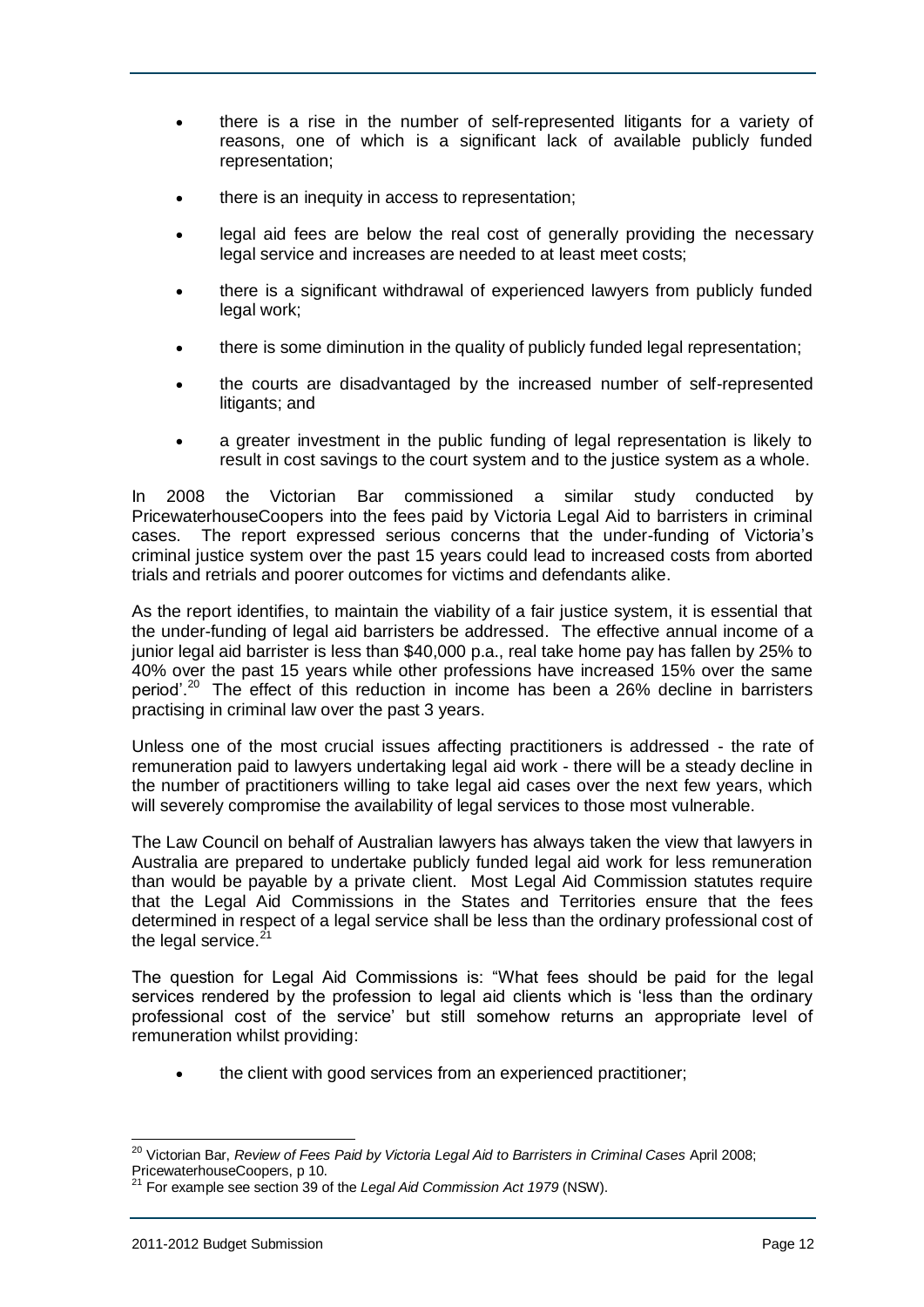- the Commission with a level of service to its clients which is appropriate in terms of quality; and
- the practitioner with a level of fees which provides them with some profit and encourages them to continue providing their services to legal aid clients".<sup>22</sup>

Whilst all Legal Aid Commissions attempt to cut their cloth to meet the constraints of their budgets, the Law Council believes that Legal Aid Commissions have, by and large, reached a point where further efficiencies and economies cannot reasonably be expected of them. It is therefore a question of injecting appropriate funds into the system to enable the Legal Aid Commissions to implement their charter to provide appropriate legal assistance for disadvantaged members of the community. In the long run the impact of increasing fees to private practitioners undertaking legal aid work will be:

- an increase in the number of practitioners prepared to undertake legal aid work;
- an increase in the number of *experienced* practitioners prepared to resume doing legal aid work;
- a reduction in the number of self-represented litigants who currently clog the courts, creating extra expense for others negotiating the legal system, and causing delays within the system; $^{23}$  and
- optimising the delivery of legal aid to the Australian community.

### <span id="page-12-0"></span>**What level of additional Commonwealth funding is required?**

#### *Legal Aid Commissions*

As discussed above, while it is not expected that the current Government will be able to alleviate the financial crisis presently facing the legal assistance sector, created by years of underfunding, in one budget, it is imperative that the government commit to a staged approach to increasing legal assistance sector funding to pre-1997 levels to avoid plunging the legal assistance sector further into crisis. It is proposed that funds are allocated from consolidated revenue, not savings, in the following manner:

- Budget 2011-2012: \$66.099 million
- Budget 2012-2013: \$71.619 million
- Budget 2013-2014: \$80.481 million
- Budget 2014-2015: \$93.769 million

Total: \$311.994 million

As noted earlier, these figures are projections of the amount of additional funding (that is, over and above already committed funding) required each year to return the Commonwealth to a 50% share of legal aid funding. They assume funding from the States and Territories will remain static. The figures have been adjusted for expected changes in the population and movements in the consumer price index.

j  $^{22}$  See paper entitled "Legal Costs in Legal Aid Work" presented by Bill Grant, then CEO of the Legal Aid Commission of NSW to the Law Council Access to Justice Conference Melbourne 12.8.06 pages 2-3.

<sup>23</sup> Numerous papers have been written about this including Family Law Council report on litigants in person – August 2000, and ALRC report "Managing Justice" pps 359-388.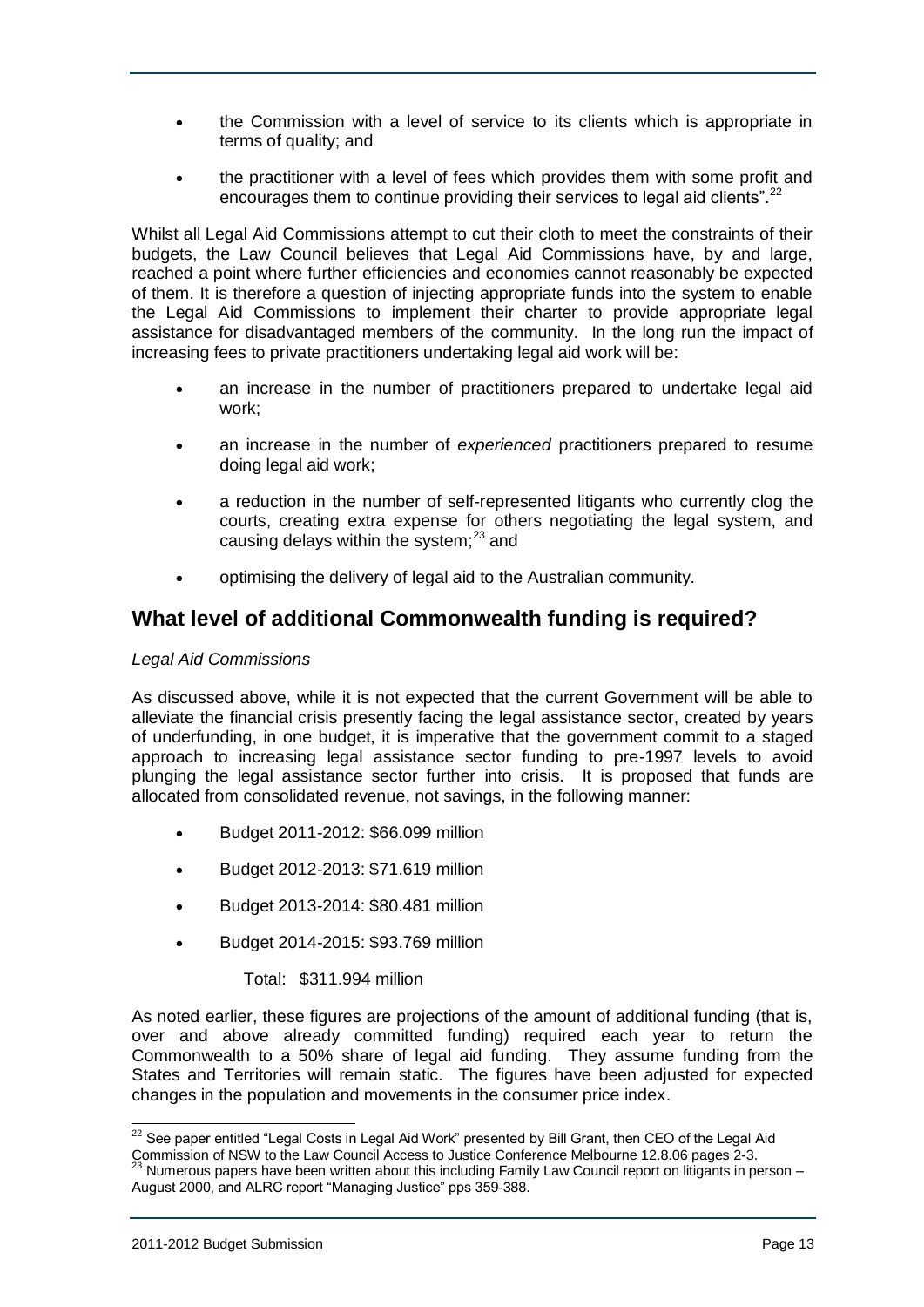While it is recognised that funding of legal aid is the responsibility of all Governments, the Commonwealth Government has much ground to make up due to the massive cuts to Commonwealth funding from 1997. There are a range of indicators that provide a measure of the increase in Commonwealth funding that is required.

- Commonwealth funding is well below the pre-1997 proportional share of funding, when funding generally represented approximately 55 percent to the States' share of 45 percent.
- In order to return Commonwealth per capita funding levels to even this reduced 1997 rate, an additional \$39.4 million increase would be required in the 2011-2012 budget. $24$
- Substantial funding increases are required in order to meet the definition of socio economic disadvantage as measured by the Henderson poverty index.

Currently, the vast majority of people that qualify for legal aid are receiving a government benefit. Implicit in this figure is that funding restrictions on LACs have resulted in the setting of a means test that eliminates all but the very poorest of society. If the government wishes to rely on the legal aid system as a tool of social inclusion, additional funds need to be provided to LACs to allow the means test to be raised to also cover the 'working poor'.

Further, Legal Aid Commissions currently derive a large proportion of their funding mix from the various state based public purpose accounts, or the interest that accrues on lawyers' trust accounts. This source of revenue is particularly vulnerable to economic fluctuations, with the potential that distributions will be greatly reduced during economic downturns. There should be a commitment from governments that any loss suffered by the public purpose accounts does not impact upon the funding levels of the legal assistance sector.

Legal aid fees paid to private practitioners are below the real cost of generally providing the necessary legal service and increases are required to at least cover costs. There is a growing trend of the withdrawal of experienced lawyers from publicly funded legal work and a greater investment in the public funding of legal representation is required to prevent private practitioners from withdrawing their services.

#### *Aboriginal and Torres Straight Islander Legal Services*

The importance of dedicated Indigenous legal services and the pivotal role they play in helping Aboriginal and Torres Straight Islander people access the legal system has been well established. However, a shortfall in funding to dedicated Indigenous legal service providers is curtailing the most likely means by which Indigenous people can seek legal help.

Aboriginal and Torres Strait Islander Legal Services (ATSILS) are critically underfunded in all jurisdictions. ATSILS are funded almost exclusively by the Commonwealth, whilst Legal Aid Commissions (LACs) are generally funded by both Commonwealth and State/Territory Governments.

Reports suggest that, despite annual increases in funding, ATSILS effectively operate in an environment of static funding because of inflation, increases in the Indigenous

 $^{24}$  Allowances have been made for both population growth and movements in the CPI. Over this time the CPI measured by the Australian Bureau of Statistics has increased 38 per cent. At the same time the population has also grown by approximately 15 per cent. See PWC Rpt, p 55.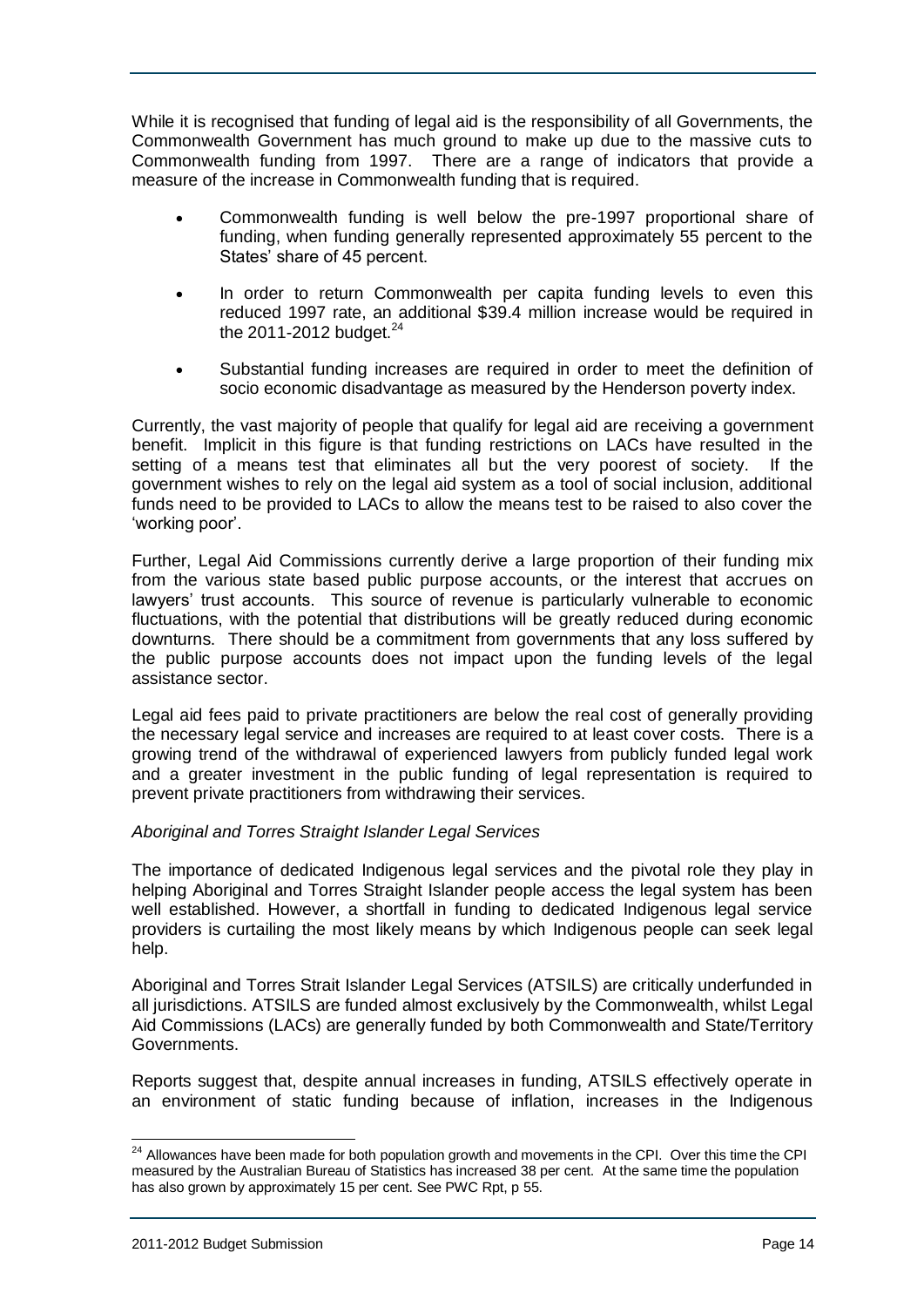population and criminality, which compromises their ability to provide a sufficient quality and quantity of services. Nationally, Indigenous people are over 13 times more likely to be convicted of an offence than non-Indigenous people. Due to the level of funding available to ATSILS, almost all of ATSILS services are directed toward criminal justice.

#### *Community Legal Centres*

Ensuring that community legal centres have adequate funding is one of the most simple and direct means to tackle the problems faced by those that have difficulties accessing the justice system.

Community legal centres (CLCs) are not-for-profit community-based organisations that provide legal advice, information and education to marginalised and disadvantaged client communities and those with special needs. CLCs use a strategic service approach to identify legal need, and plan and develop tailored services to address the needs of target groups. They provide services to more than 350,000 people each year through over 200 centres.<sup>25</sup> They are a key component of Australia's legal assistance system, and provide services which complement and extend the services provided by Legal Aid Commissions and the private profession.<sup>26</sup>

Providing adequate funding to CLCs intersects with the need to improve the accessibility of legal services generally, particularly in rural, regional and remote areas, for Aboriginal and Torres Strait Islander peoples and for the most vulnerable and disadvantaged, preventing and minimising social exclusion.

The Review of the Commonwealth Community Legal Services Program conducted by the Attorney-General"s Department in March 2008 confirmed that CLCs are a vital resource for the financially and socially disadvantaged. The review examined Commonwealth Community Legal Services Program data and confirmed that it is providing services to clients who are significantly disadvantaged. For example, 58% of clients received some form of income support, 82% of clients earned less than \$26,000 per annum, and almost 9% of clients had some form of disability.

In addition, there is a growing body of evidence that many disadvantaged members of the community often face a "cluster" of problems that, if left unresolved, increase their social exclusion with long term implications for their health, employment capacity and general well being. Community legal centres' client centred approach to service delivery and focus on preventative and early intervention strategies mean that they are well placed to address this need. $27$ 

The National Association of Community Legal Centres (NACLC) is the peak national organisation representing CLCs in Australia. As part of its role in advancing the interests of CLCs and their clients, NACLC advocates for a strategic service delivery model for CLCs that ensures the most effective service. This requires baseline funding for Commonwealth Community Legal Services Program funded CLCs of \$500,000 per Centre. This baseline funding is based on highly reduced costs compared to commercial practices or even government legal aid. It does not include costs specific to service delivery for CLCs in rural, regional and remote areas.

[http://www.naclc.org.au/multiattachments/2287/DocumentName/NACLC\\_value\\_web.pdf.](http://www.naclc.org.au/multiattachments/2287/DocumentName/NACLC_value_web.pdf)  $26$  As defined by the Attorney-General's Department:

<sup>27</sup> Accessible here:

 <sup>25</sup> NACLC, *Why Community Legal Services are Good Value,* 

[http://www.ag.gov.au/www/agd/agd.nsf/Page/Legalaid\\_CommunityLegalServicesProgram\\_TheCommunityLeg](http://www.ag.gov.au/www/agd/agd.nsf/Page/Legalaid_CommunityLegalServicesProgram_TheCommunityLegalServicesProgram) [alServicesProgram.](http://www.ag.gov.au/www/agd/agd.nsf/Page/Legalaid_CommunityLegalServicesProgram_TheCommunityLegalServicesProgram)

[http://www.ag.gov.au/www/agd/agd.nsf/Page/RWP6DE98B3437EEB6FDCA25742D007B0738.](http://www.ag.gov.au/www/agd/agd.nsf/Page/RWP6DE98B3437EEB6FDCA25742D007B0738)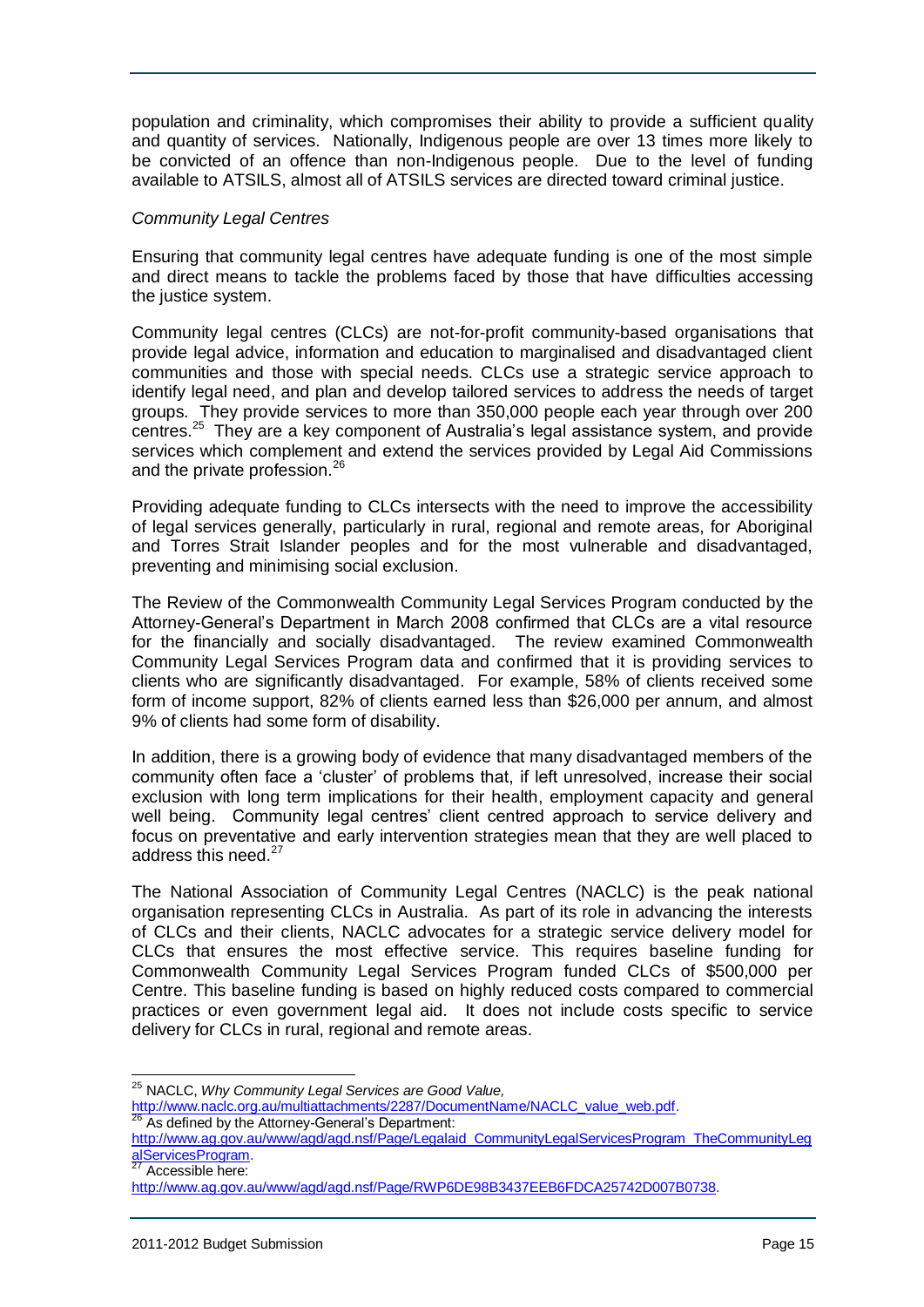There are a total of 49 CLCs in rural, regional and remote areas (RRR) across Australia experiencing significant challenges in meeting legal needs. Ensuring that these CLCs have adequate funding is critical to tackling the problems faced by people who have difficulties accessing the legal system due to their RRR location. NACLC considers that the Commonwealth should consult with the CLC sector to identify the additional costs incurred by rural, regional and remote CLCs and to establish a RRR funding formula that will adequately support and assist these CLCs to provide their services.

The Law Council believes that an injection funding to bring Commonwealth State Community Legal Services Program (CLSP) funded CLCs funding in line with the baseline funding requirement, and consultation with the CLC sector to better target funding to rural, regional and remote CLCs across Australia, remains necessary to allow CLCs to continue to act as an essential tool of social inclusion. Funding levels should reflect the fact that CLCs are at the forefront of developing policies and programs to ensure fairness in access to justice.

### <span id="page-15-0"></span>**Legal Services in Disaster Zones**

Large scale disasters, such as the Black Saturday Bushfires in Victoria in 2009 and the floods that recently hit Queensland, New South Wales and Victoria, have had a devastating impact upon those affected, with significant loss of life, damage to property, wiped out infrastructure and ruined crops. Communities can often take years to recover from large scale disasters, requiring assistance from the Government, businesses, volunteer organisations and citizens.

Legal assistance is one area that is often overlooked in recovery efforts. All sorts of legal issues can arise following a major disaster, such as:

- insurance claims;
- destroyed documents, including wills, identity documents and certificates;
- inability to return to employment for extended periods of time; and
- temporary rental arrangements.

There is a distinction to be made between information and advice that is sought immediately after a disaster occurs and that which is not required until later. Immediate assistance may be sought in relation to destroyed documents (wills, identity documents and certificates), employment/income issues from not being able to work, accommodation/rental property issues, and insurance and mortgage problems. However compensation claims, disputes with insurers, more complex or intractable matters may be dealt with later and require careful referral. While many practitioners offer legal assistance free of charge or at reduced rates during disasters, this may not always be practicable, particularly given that some legal disputes may carry on for months or even years.

The response of the legal profession to recent disasters has included the provision of information and support for those affected, the public, and the media, on relevant legal issues and solutions. In some cases the legal profession has also undertaken negotiations on behalf of those affected, providing an avenue for those affected to pursue complaints, problems and claims. Two recent examples demonstrate some of the excellent work that the legal profession has undertaken, often with little or no acknowledgment.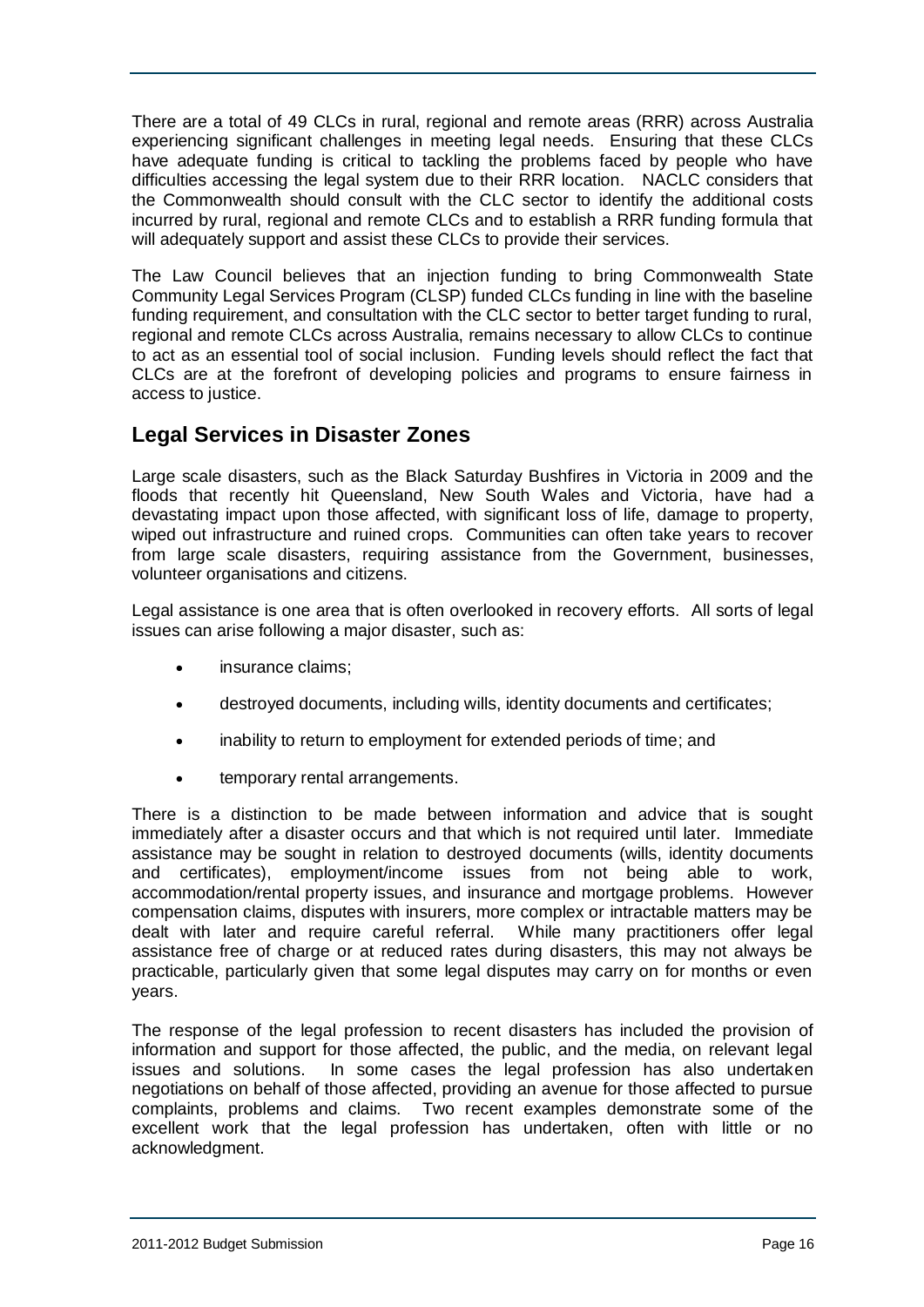#### <span id="page-16-0"></span>2009 Black Saturday Bushfires in Victoria

In Victoria members of the response team included Law Institute of Victoria, Victoria Legal Aid, Federation of Community Legal Centres (CLCs), Public Interest Law Clearing House (VIC) (providing a conduit to law firm pro bono practices and barristers willing to take on pro bono legal work), Victorian Bar, Attorney-General of Victoria, Department of Justice and the Victoria Law Foundation.

These organisations worked quickly in the days following the fires to establish their respective roles and activities, for example the Bushfires Legal Help Hotline was established and took its first calls within 4 days of the bushfires. Additional tasks that these organisations were involved in include:

- establishing a web-site $^{28}$ :
- compiling a Bushfire Legal Help handbook $^{29}$ ;
- preparing a list of legal factsheets, providing general information on legal issues in the wake of the bushfires;
- setting up drop-in clinics for those affected by the bushfires to receive legal advice;
- compiling and distributing resources and information kits for lawyers that would be working in the bushfire-affected areas; and
- setting up a Bushfire Insurance Unit with expertise in the complex areas of insurance-related law that arose in the fire"s aftermath.

These services were greatly appreciated by those affected, as a young couple commented shortly after the bushfires:

*"We were shattered to come back to our home and find the whole place burnt down. Thank God we were safe. We met the legal staff at the Kinglake relief centre who helped us with all our paper work – right from getting a birth certificate for our little baby, who was only four days old, to sorting out issues with our*  landlord. The lawyers worked around our needs and even called us out of hours. I *am so grateful."*<sup>30</sup>

#### <span id="page-16-1"></span>2010-2011 Queensland Floods

The organisations involved in providing assistance include Legal Aid Queensland (the lead agency, who is also providing the freecall number, and hosting the Flood Legal Help web-site), Queensland Association of Independent Legal Services - represented at the steering committee by Caxton St Legal Service, QPILCH, ATSILS (who are offering pro bono services in their areas to non-indigenous clients who are flood affected) and the Queensland Bar Association. The major Departments are Justice and Attorney-General and Communities (who are managing the Recovery Centres).

This liaison has worked effectively to produce, within a week and a half, the following outcomes:

j

<sup>&</sup>lt;sup>28</sup> The website can be accessed at: [http://www.bushfirelegalhelp.org.au.](http://www.bushfirelegalhelp.org.au/)

<sup>&</sup>lt;sup>29</sup> The handbook can be downloaded at: [http://www.bushfirelegalhelp.org.au/handbook.php.](http://www.bushfirelegalhelp.org.au/handbook.php)

<sup>&</sup>lt;sup>30</sup> Bushfire Legal Help, Legal assistance and community recovery after the 2009 Victorian bushfires (2010), p 8, available at: [<http://www.bushfirelegalhelp.org.au/cb\\_pages/images/BLH\\_project\\_report\\_final.pdf>](http://www.bushfirelegalhelp.org.au/cb_pages/images/BLH_project_report_final.pdf).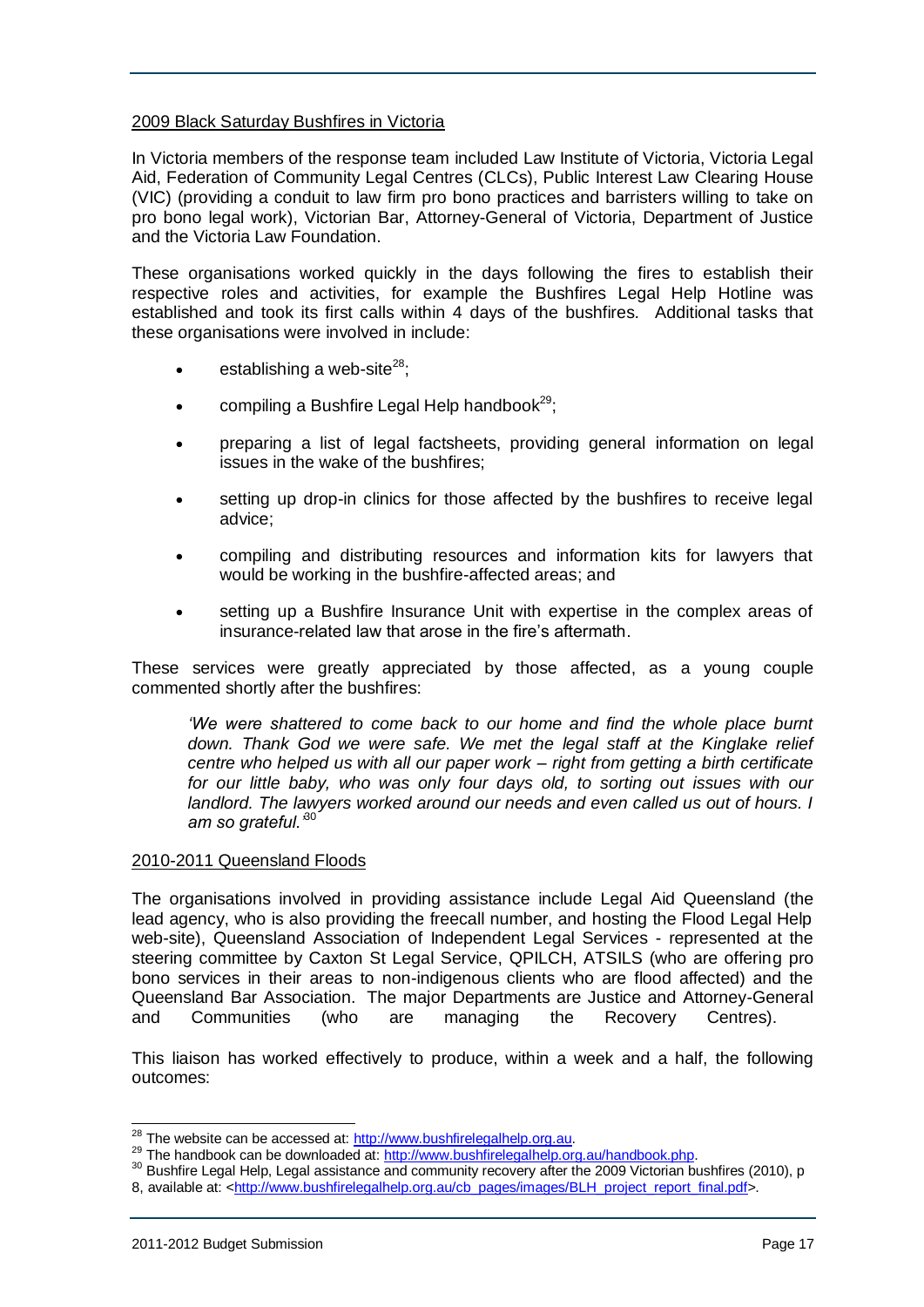- **e** established a Web-site (which is linked through the tile on the QLS web-site);<sup>31</sup>
- established a free call number for advice;
- produced 1400 posters which have been distributed to Recovery Centres;
- established a register (at QLS) of volunteer lawyers and firms;
- established a training program for volunteer lawyers;
- arranged for the filming of one of those training sessions so that a resource is available both for community legal centres and other states that face similar crisis situations;
- established a common branding for all the flood legal help advice sheets;
- created an agreed client advice form for use by all volunteer lawyers, to ensure that client information is maintained on the Legal Aid Queensland data base;
- CLCs have coordinated the rosters for lawyers to attend Recovery Centres, of which there are currently 35 throughout the state; and
- assisted in content for media releases from the Queensland Attorney-General.

In addition, the Queensland Law Society:

- established a flood "tile" on their front web-page, which contains links to all the information on the Flood Legal Help web-site; useful information for practitioners, including links to all the relevant house insurance policies, in case clients need advice; and a link to an extensive advice on the effect of the flood on franchises;
- hosted three firms who were unable to access their offices;
- liaised with WorkCover on issues about volunteer lawyers and cover;
- liaised with Lexon, who have published a guide to the professional indemnity insurance cover for probono work;
- produced an ethics guideline on managing conflics in probono advice work; and
- liaised with the Legal Service Commissioner on those guidelines published by the Ethics Centre.

#### <span id="page-17-0"></span>Impact upon Legal Aid, ATSILS and CLCs

Legal Aid, ATSILS and CLCs are placed under great pressure in disasters, already managing with insufficient resources, then being required to cater for additional clients who require assistance. This can make it very difficult to deal with their existing client base.

The announcement by the Prime Minister that the 2010-2011 Queensland floods would cost over \$5.6 billion<sup>32</sup> demonstrates the scale of the devastation. One of the costs that

 <sup>31</sup> The website can be accessed at: http://www.legalaid.gld.gov.au/floods/Pages/default.aspx.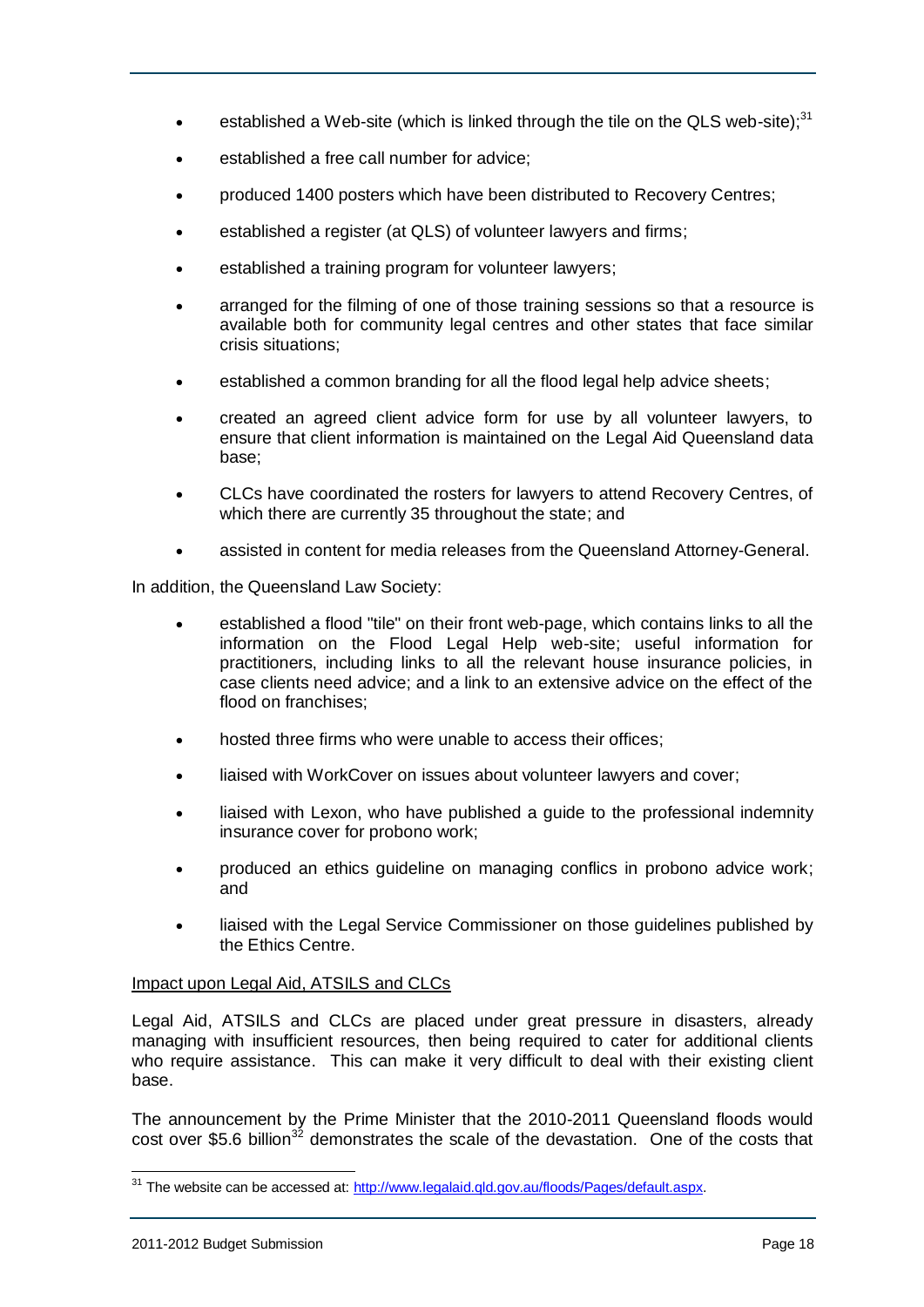needs to be considered when allocating funds through the Queensland Reconstruction Authority will be what additional funds can be granted to Legal Aid, CLCs and ATSILS in order to ensure that the legal assistance they are currently providing can continue throughout the recovery effort. It may take many months and possibly even years to resolve legal disputes that have arisen out of this tragedy.

It should be noted that many flood victims will not qualify for legal aid because of means tests and due to the fact that there is almost no legal aid available for civil disputes or claims. Although clear-cut cases will be taken by no-win/no-fee law firms, many flood victims with riskier cases will not get legal aid and will have to confront insurance companies represented by top law firms.

It is submitted that estimates of funding required for LACs, CLCs and ATSILS must incorporate an additional allowance to ensure their capacity to provide additional much needed service during times of crisis. This need was clearly identified in the wake of the 2009 Victorian bushfires. A report issued by Bushfire Legal Help in June 2010<sup>33</sup> made the following recommendations:

- The provision of legal assistance services in the event of a natural disaster should be recognised as an integral and vital aspect of community recovery and included in emergency plans. Delivery of legal services should be integrated into the planning and funding of Emergency Management Australia (at a national level) and Victorian State Emergency Response Plan (DIS-PLAN) in the same way as other essential services.
- In delivering emergency response services, state and national governments should consider the development of innovative, collaborative models of service delivery, with co-location of services such as housing, health, counselling and legal services. This will enable a holistic, immediate multidisciplinary response to the complex needs people will experience.
- The legal assistance sector needs to be proactive in recognising and identifying the broad range of longer-term legal problems that arise in the aftermath of a major emergency, and take steps to bring these to the attention of governments and planning bodies so that solutions can be developed.

The Law Council urges the Commonwealth Government to acknowledge the above recommendations and provide additional funding for the legal assistance sector in recognition of the roles they play in disaster recovery.

1

 $\frac{32}{1}$  The Hon Julia Gillard MP, Prime Minister, Address to the National Press Club, Canberra, 27 January 2011. 33 Bushfire Legal Help, Legal assistance and community recovery after the 2009 Victorian bushfires (2010), p

<sup>3,</sup> available at: [<http://www.bushfirelegalhelp.org.au/cb\\_pages/images/BLH\\_project\\_report\\_final.pdf>](http://www.bushfirelegalhelp.org.au/cb_pages/images/BLH_project_report_final.pdf).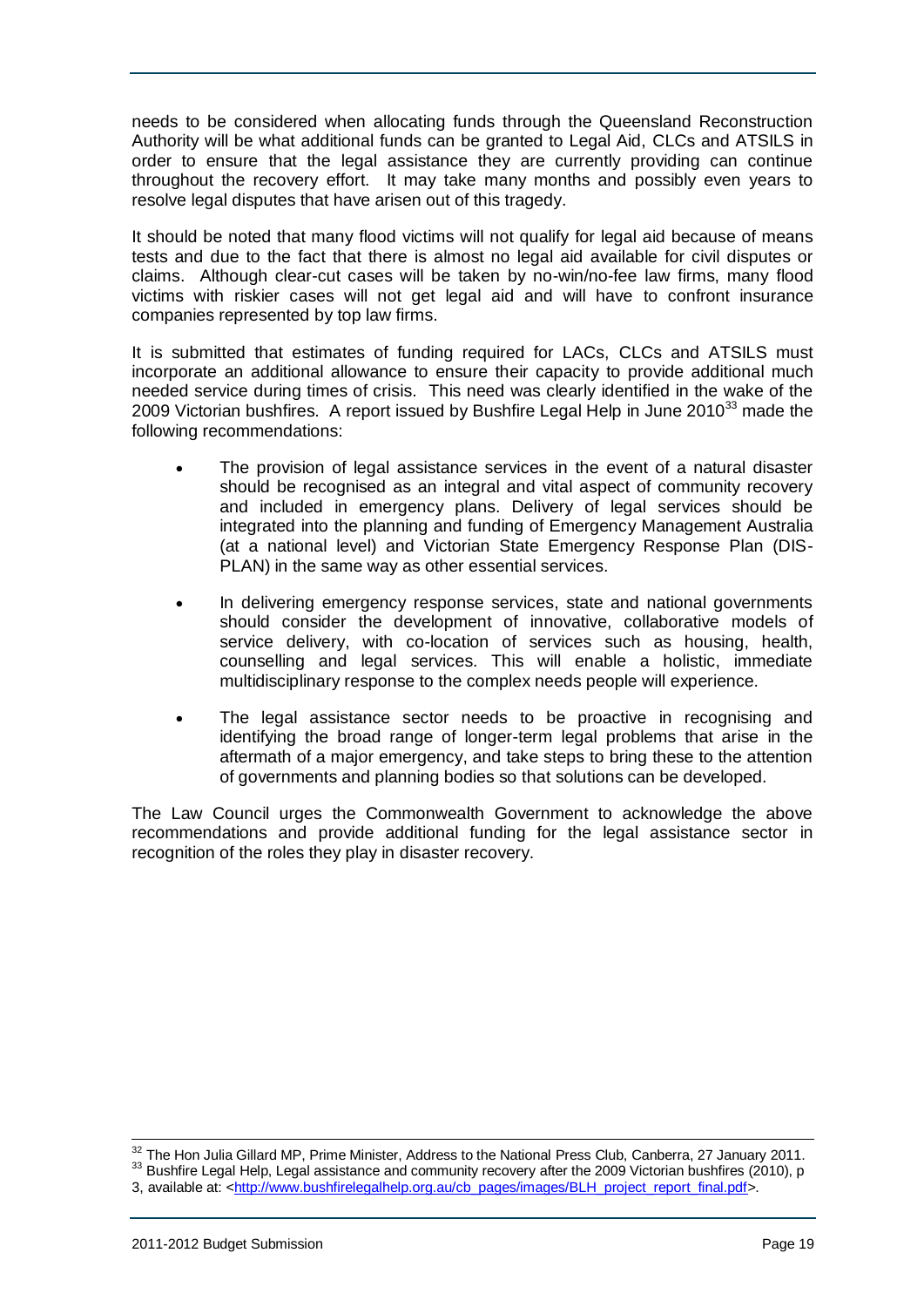# <span id="page-19-0"></span>Recruitment and Retention of Lawyers in RRR Areas

The Law Council considers that there is an urgent need for Government funding to address the problem of recruitment and retention of legal practitioners in RRR areas of Australia. The Law Council is concerned that a critical shortage of lawyers in RRR areas is negatively impacting on the ability of individuals residing in RRR areas to access legal services.

Research undertaken in recent years has concluded that there is a shortage of lawyers in RRR areas and that the number of legal professionals working in country Australia is continuing to decline.<sup>34</sup> A Law Council survey conducted in 2009 demonstrates that this problem will significantly worsen in coming years.<sup>35</sup>

The survey findings also indicate that law firms in RRR areas undertake larger quantities of legal aid work than their city counterparts.<sup>36</sup> The majority of these firms also provide legal services on a pro bono basis. The Law Council believes that the impending crisis in access to justice, together with the diminished availability of other essential services such as health care, is likely to have detrimental effect on the infrastructure of these communities. The consequence of failing to address the exodus of professional services from RRR communities is that many, particularly those in rural and remote areas, will become unviable and cease to exist.

The Law Council has actively addressed this issue in the past 12 months through initiatives such as the Law Council RRR survey, establishing schemes to place and support solicitors in RRR areas to undertake legal aid work and providing professional support and services through the various Law Societies. The research conducted by the Law Council found that a collaborative approach by the government, legal profession bodies and legal firms and organisations is needed to respond to the shortage of lawyers in RRR areas.

We understand that the Federal Government has faced an unprecedented financial crisis which has had some impact on the Australian economy and, in turn, the Government's future budgetary considerations. However, the Law Council again urges the Treasury to consider the initiatives proposed in this submission, which will provide substantial benefits to the Australian community in country areas. These benefits include:

- a) reducing the burden on the legal aid system;
- b) promoting access to justice in country areas;
- c) ensuring that people who live in RRR areas are able to access legal services within their community;

 $\overline{\phantom{a}}$ 

<sup>34</sup> TNS Social Research, *Study of the Participation of Private Legal Practitioners in the Provision of Legal Aid Services in Australia*, Research Report Prepared for the Commonwealth Attorney-General"s Department, 2006, available at [<http://www.ag.gov.au/www/agd/agd.nsf/Page/Publications\\_LegalaidresearchTNSreport-](http://www.ag.gov.au/www/agd/agd.nsf/Page/Publications_LegalaidresearchTNSreport-December2006)[December2006>](http://www.ag.gov.au/www/agd/agd.nsf/Page/Publications_LegalaidresearchTNSreport-December2006); Urbis Keys Young, *The Solicitors of New South Wales in 2015 – Final Report*, The Law Society of New South Wales.

Law Council of Australia, Report into the Rural, Regional and Remote Areas Lawyers Survey, July 2009, available at [<http://www.lawcouncil.asn.au/shadomx/apps/fms/fmsdownload.cfm?file\\_uuid=58075666-1E4F-](http://www.lawcouncil.asn.au/shadomx/apps/fms/fmsdownload.cfm?file_uuid=58075666-1E4F-17FA-D22C-92C2CC13DA7C&siteName=lca)[17FA-D22C-92C2CC13DA7C&siteName=lca>](http://www.lawcouncil.asn.au/shadomx/apps/fms/fmsdownload.cfm?file_uuid=58075666-1E4F-17FA-D22C-92C2CC13DA7C&siteName=lca).

<sup>&</sup>lt;sup>36</sup> See also TNS Social Research, *Study of the Participation of Private Legal Practitioners in the Provision of Legal Aid Services in Australia*, Research Report Prepared for the Commonwealth Attorney-General"s Department, 2006, available at

[<sup>&</sup>lt;http://www.ag.gov.au/www/agd/agd.nsf/Page/Publications\\_LegalaidresearchTNSreport-December2006>](http://www.ag.gov.au/www/agd/agd.nsf/Page/Publications_LegalaidresearchTNSreport-December2006), p 36.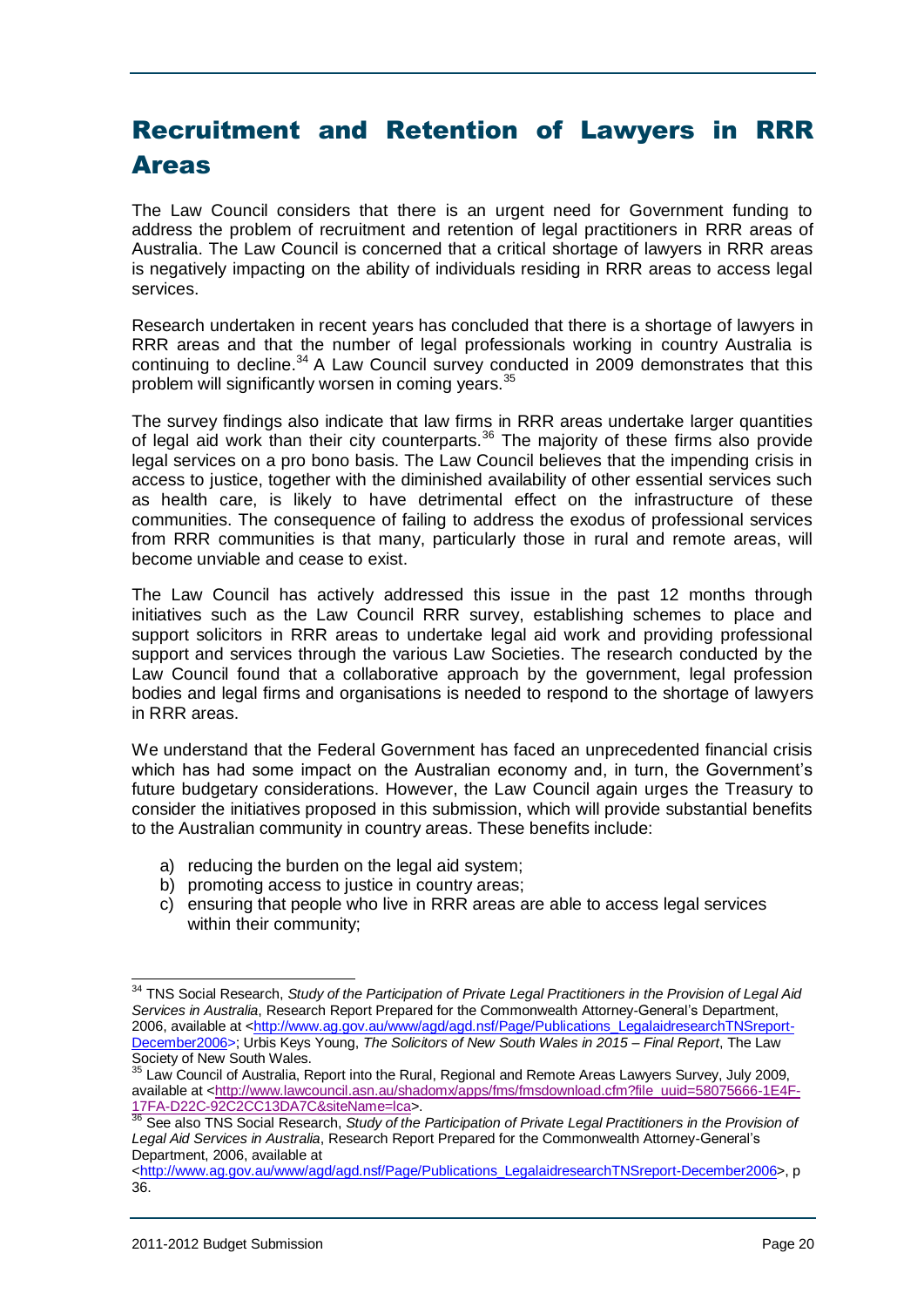- d) promoting local business by encouraging legal practitioners to establish practices in RRR communities;
- e) preserving local legal services and thereby reducing the need for expensive government advisory services either in outreach forms or in local regional centres; and
- f) promoting the vitality of country areas by improving services available to other professional service providers, such as doctors, accountants and teachers.

### <span id="page-20-0"></span>**Access to Justice in RRR Areas**

Like many other professional groups such as doctors and allied health professionals, lawyers in RRR areas are experiencing increasing difficulties in attracting and retaining suitable staff. These problems have a direct effect on the legal sector"s ability to service the legal needs of RRR communities. Many law firms and community legal centres are unable to find suitable lawyers to fill vacancies when they arise and are being impeded by the drain of corporate knowledge caused by a constant turnover of staff. $37$ 

Legal services in RRR communities are delivered through a partnership of government organisations, community legal centres and the private profession. While Legal Aid and the community sector predominantly service the disadvantaged within RRR communities, the private profession also undertakes a substantial role in the delivery of legal aid and pro bono work.

The findings of the Law Council survey support the 2006 TNS Report commissioned by the Commonwealth Attorney-General, *Study of the Participation of Private Legal*  Practitioners in the Provision of Legal Aid Services in Australia (TNS Report),<sup>38</sup> which found that law firms in regional and remote areas undertake larger quantities of legal aid work than their city counterparts. Specifically, the TNS Report found that 41 per cent of law firms from regional and remote areas undertake 30 or more legal aid cases compared to only 25 per cent of firms from metropolitan areas. As noted above, 50 per cent of the participants surveyed by the Law Council indicated that their firm dealt with more than 30 legally aided cases per year.

According to the TNS Report, there are only three lawyers per 10,000 residents aged 18 years and older in remote Australia when compared to 10.7 lawyers per 10,000 in capital cities of Australia. Furthermore, legal aid providers in RRR areas are "keeping the system going" with a small number of lawyers providing significant amounts of legal aid.<sup>39</sup>

The qualitative component of the TNS Report found that regional and remote lawyers were particularly concerned by the limited availability of experienced practitioners and graduates in country areas and that reliance was placed on a finite number of solicitors to carry out legal aid work. $40<sup>40</sup>$ 

Furthermore, the results of the Law Council survey indicate that more than 64 per cent of RRR lawyers who participated in the study undertook pro bono work. Therefore, if no action is taken by the government and the legal profession, the impact of shortages of

Ibid, viii, p 36.

 $\overline{a}$  $37$  For example, according to figures provided by Legal Aid WA, in March 2008 more than 1 in 3 legal positions in the regional community legal sector in Western Australia were vacant. See Jane Stewart, "The WA Country Lawyers Program", a paper presented to the National Access to Justice Pro Bono Conference Sydney 14-15 November 2008, available at <http://www.a2j08.com.au/papers/Stewart\_J.pdf>, p 1.

<sup>38</sup> TNS Social Research, *Study of the Participation of Private Legal Practitioners in the Provision of Legal Aid Services in Australia*, Research Report Prepared for the Commonwealth Attorney-General"s Department, 2006, available at [<http://www.ag.gov.au/www/agd/agd.nsf/Page/Publications\\_LegalaidresearchTNSreport-](http://www.ag.gov.au/www/agd/agd.nsf/Page/Publications_LegalaidresearchTNSreport-December2006)[December2006>](http://www.ag.gov.au/www/agd/agd.nsf/Page/Publications_LegalaidresearchTNSreport-December2006).

 $40$  Ibid, p 36.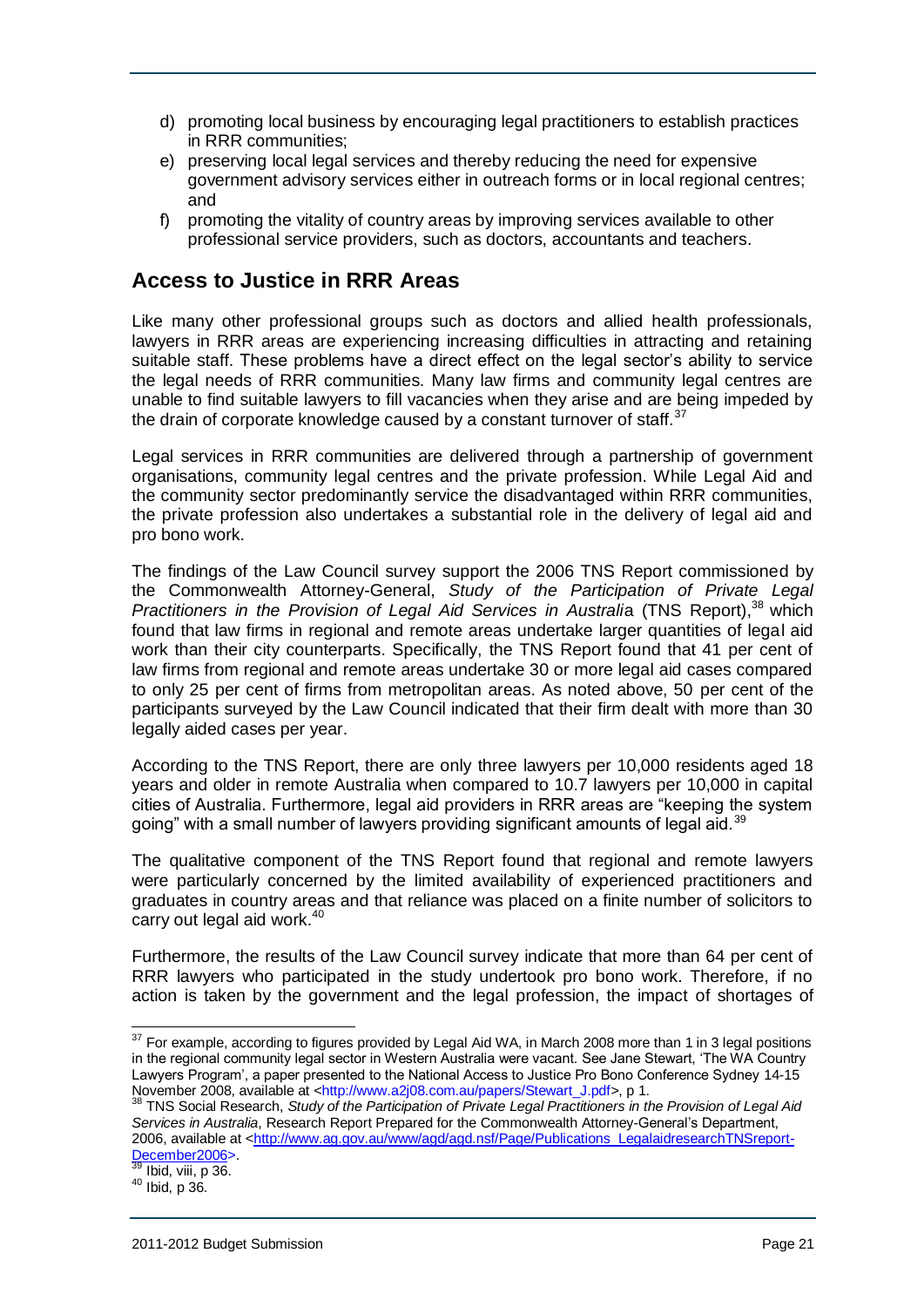lawyers on RRR communities will be significant. With the decrease in the number of lawyers providing legal services on a pro bono basis, those individuals requiring legal services are likely to require the assistance of either the legal aid commissions or community legal centres operating in the area. In view of the fact that legal aid providers in RRR areas are already overburdened with a high number of legally aided cases, there is a strong possibility that the ability of those individuals living in RRR communities to access justice will be seriously affected.

The Law Council also notes that community legal centres in regional areas are particularly disadvantaged as they are unable to offer competitive salaries (as compared with the government or private profession) to entice solicitors to relocate from metropolitan areas. Greater government funding of this sector and an improvement of both salaries and resourcing of community legal centres is necessary in order to address the chronic recruitment issues in this sector.

The compounding effect of the already evident shortages is likely to be further exacerbated by the impact of Australia"s growing population. Current population projections indicate that the number of individuals living outside the capital areas will rise by 3 million by 2026. Furthermore, the age composition of Australia's population is projected to change considerably as a result of the population ageing. It is expected that by 2056 between 23 per cent and 25 per cent of the population will be aged 65 and older, representing a 12 per cent increase from the current figures.<sup>41</sup>

The Law Council acknowledges that issues of attraction and retention are not unique to the legal profession. Access to essential services such as health care are also impacted at present and are likely to be a serious concern in the future. However, the government has made commitments to address these issues in the health care sector. For instance, in the 2009 Budget, the Federal Government announced that it would invest \$134.4 million to reform and improve incentives to encourage medical practitioners to work and remain in the rural and regional communities. Under the scheme, the incentive amount is dependent upon the remoteness of the location to which the doctor is relocating to. For example, a doctor moving from a major city to a regional centre would receive \$15,000 whereas a doctor relocating to a very remote area would receive \$120,000.<sup>42</sup>

It is the view of the Law Council that health and other professionals are much more likely to move to and remain in RRR areas if they have available to them access to various other service providers, of which lawyers are just one, within that community. A doctor, for example, is less likely to wish to remain in the community if he or she has to travel long distances to access services such as legal advice. For this reason the Law Council believes that any measures aimed at encouraging members of the legal profession to RRR areas is likely to complement initiatives already in place in regard to other professions.

Delivery of other professional services in RRR areas, such as accounting, is also likely to be affected. CPA Australia is currently conducting a study into factors affecting the longterm demand for, and supply of, professional accounting services in RRR areas of Australia. The purpose of the research project is to establish "effective strategies and policies for the education, training, and recruitment of professional staff in regional

 $\overline{\phantom{a}}$ 

<sup>41</sup> Australian Bureau of Statistics, *Population Projections, Australia, 2006 to 2101*, CAT No. 3222.0, 4 September 2009, <http://www.abs.gov.au/Ausstats/abs@.nsf/mf/3222.0>.

<sup>42</sup> Minister for Health and Ageing, the Hon Nicola Roxon, Post-Budget Speech, Australian Institute of Policy and Science, 14 May 2009, <http://www.health.gov.au/internet/ministers/publishing.nsf/Content/sp-yr09-nrnrsp140509.htm>.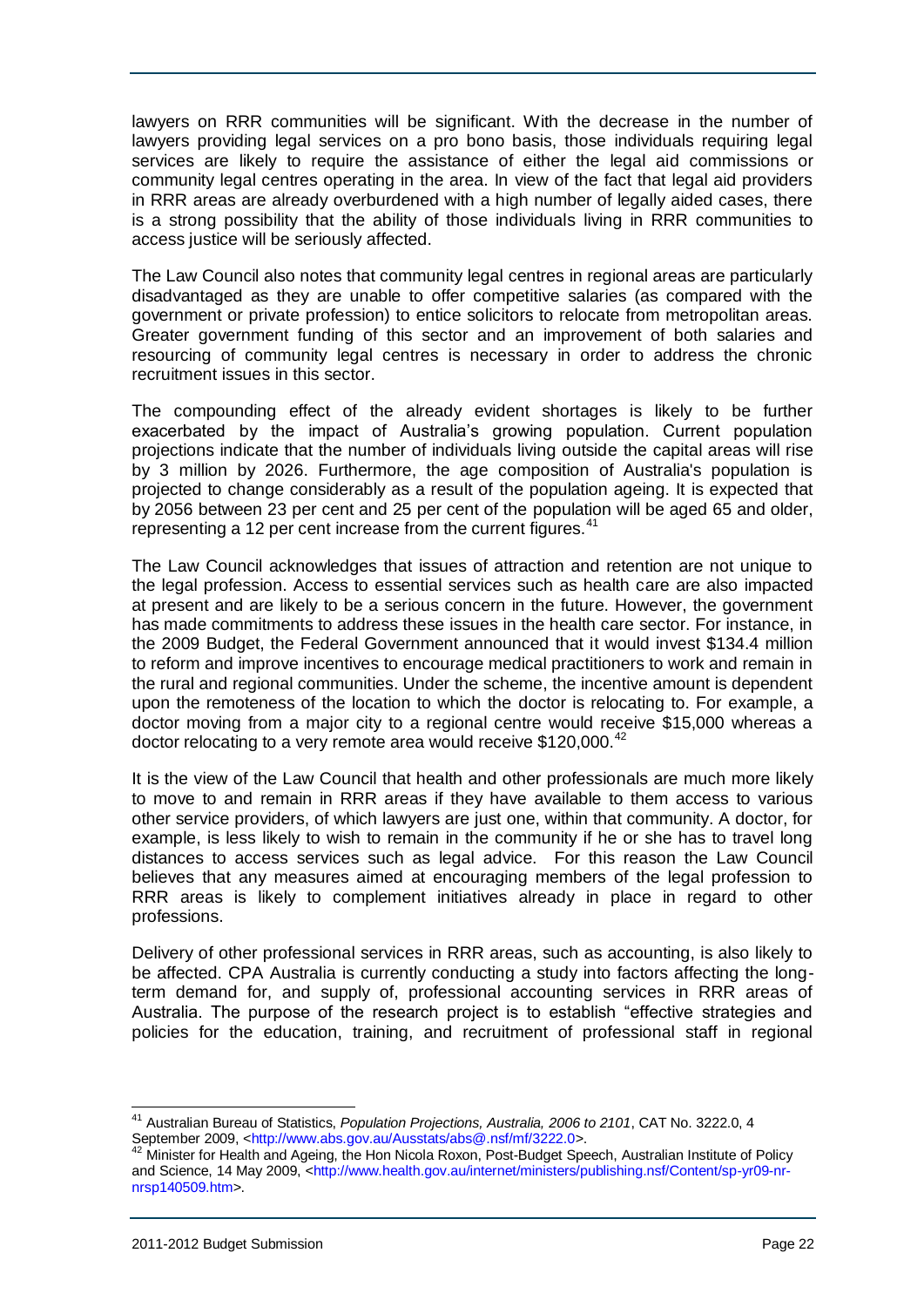communities as well as ensuring that services can meet future regional demands."<sup>43</sup> According to CPA, the research will model the factors affecting the supply and demand of professional accounting and allied services as a basis for enhancing economic development in regional Australia.

The Law Council believes that any measures aimed at attracting members from legal and other professions to RRR areas of Australia must also be complemented by reconstruction and recovery measures and support provided to the flood-affected RRR areas of Queensland and Victoria that have been devastatingly affected due to the recent flooding disaster.

The Law Council is committed to working collaboratively with other professions and the government in developing strategies which will attract and retain professionals, and particularly legal practitioners, to RRR areas. The Law Council also believes that if this issue is not urgently addressed, the future of Australian RRR areas will be in serious doubt.

### <span id="page-22-0"></span>**Recommended Government Initiatives**

The government initiatives prioritised by the Law Council and recommended in this submission and other Law Council submissions made to members of parliament<sup>44</sup> include:

- 1. *Waiving Fringe Benefit Tax (FBT) Liabilities on employer payments of employee benefits* which apply to both new legal practitioners and experienced practitioners looking for a career change*.* Government could implement a scheme which waives fringe benefits tax (FBT) for those employers who offer bonuses for relocation or other benefits as part of an increased salary package. Such salary packages could also include payment (either partially or in full) of the HECS-HELP or FEE HELP debt of new legal practitioners.
- 2. *Monetary allowances and bonuses for relocation or remaining in a RRR area.* The Federal Government may offer monetary allowances and bonuses to encourage legal practitioners to provide services in RRR areas. Such allowances may be offered by employers as fringe benefits (on which no tax would be payable by the employer) or by the Federal Government through a benefit distribution system such as Centrelink. The Federal Government has implemented such a scheme for medical practitioners in RRR areas.<sup>45</sup>
- 3. *Repaying, completely or partially, HECS-HELP (or FEE-HELP) liabilities.* Under a repayment scheme, the Federal Government would commit to paying off the legal

<sup>44</sup> See Law Council's submission to the Attorney-General, 25 September 2009, available at <http://www.lawcouncil.asn.au/shadomx/apps/fms/fmsdownload.cfm?file\_uuid=6C39BD18-1E4F-17FA-D241- FB5CB649D760&siteName=lca>; Minister Gillard, 2 November 2009, available at

  $43$  CPA Australia, Accounting services in rural and regional Australia, 17 February 2009, [<http://www.cpaaustralia.com.au/cps/rde/xchg/cpa-site/hs.xsl/knowledge-practice-toolkit-business-rural](http://www.cpaaustralia.com.au/cps/rde/xchg/cpa-site/hs.xsl/knowledge-practice-toolkit-business-rural-regional-services.html)[regional-services.html](http://www.cpaaustralia.com.au/cps/rde/xchg/cpa-site/hs.xsl/knowledge-practice-toolkit-business-rural-regional-services.html) >.

<sup>&</sup>lt;http://www.lawcouncil.asn.au/shadomx/apps/fms/fmsdownload.cfm?file\_uuid=6C3A725E-1E4F-17FA-D240- 7A47CAE423A6&siteName=lca>; Senator Fisher, 2 November 2009, available at

<sup>&</sup>lt;http://www.lawcouncil.asn.au/shadomx/apps/fms/fmsdownload.cfm?file\_uuid=6C3B287F-1E4F-17FA-D24B-891F3173BC0E&siteName=lca>.

<sup>45</sup> The Rural Retention Program operated largely through Medicare provides payments of up to \$25,000 pa to medical practitioners in RRR areas. The Rural and Remote General Practice Program provides for relocation expenses. In the 2009 Budget, the Federal Government announced that it would invest \$134.4 million to reform and improve incentives to encourage medical practitioners to work and remain in the rural and regional communities. Under the scheme, the incentive amount would depend on the remoteness of the location to which the doctor is relocating to. For instance, a doctor moving from a major city to a regional centre would receive \$15,000 whereas a doctor re-locating to a very remote area would receive \$120,000.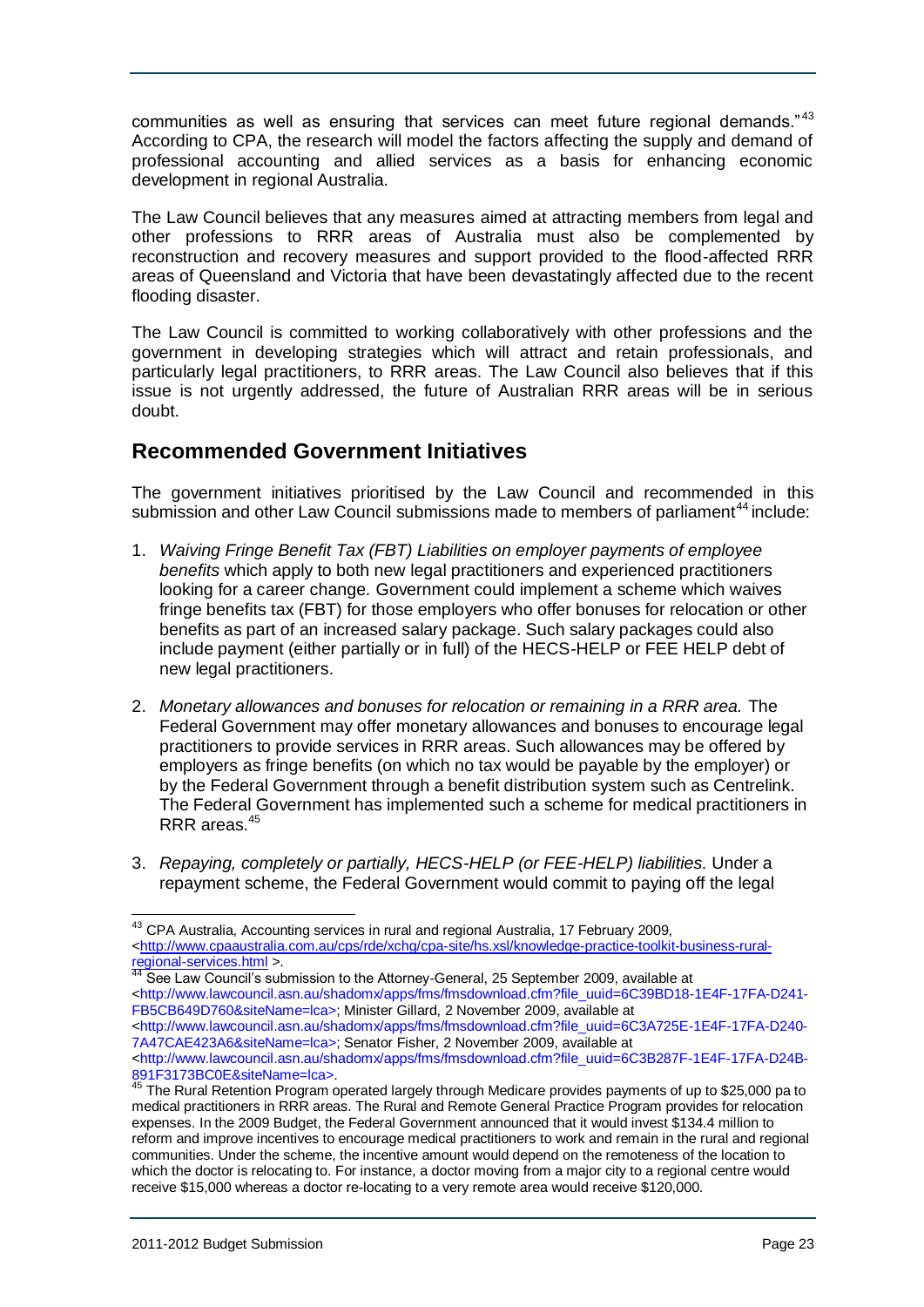practitioner"s HECS-HELP (or FEE-HELP) debt either partially or in full for those practitioners who practice in RRR areas for a certain number of years following the completion of their degrees. The Government agreed in principle to such a scheme for tertiary graduates generally in its response to the recommendations of the 2020 Summit. Further information regarding this initiative is provided below.

4. *Increasing opportunities for placements in RRR areas for law students and graduates.*  Such programs could be implemented through Legal Aid offices or Practical Legal Training (PLT) providers. However, such programs are largely dependent on allocation of additional Government funding, including subsidy arrangements to offset the cost of travel and accommodation associated with undertaking legal practice work experience in RRR areas.

#### <span id="page-23-0"></span>Waiving Fringe Benefit Tax (FBT) liabilities on employer payments of employee benefits

Fringe benefits consist of non-cash benefits that are provided by employers (that is, law firms and organisations) to solicitors employed in those firms and organisations. As noted above, the Law Council believes that this incentive would assist in attracting both new legal practitioners and experienced practitioners looking for a career change to RRR areas*.* 

The FBT payable by an employer is calculated under the gross-up rules contained in s 5B(1A)-(1D) of the *Fringe Benefits Tax Assessment Act 1986*<sup>46</sup> (FBTA Act)<sup>47</sup> by applying the FBT rate of tax to the "fringe benefits taxable amount" (that is, to the sum of the "taxable values" of all fringe benefits for a year of tax increased by a figure based on the applicable FBT rate and the availability to the employer of Goods and Services Tax (GST) credits). FBT is imposed on the fringe benefits taxable amount which is the employer's aggregate fringe benefits amount for the year grossed-up under s 5B. From the year commencing 1 April 2006, the FBT rate is 46.5%.

The common examples of fringe benefits include: subsidised housing, living-away-fromhome allowance, relocation assistance, use of a car, free holiday, debt waiver, loan, expense payment, airline transport, meals and entertainment. A "benefit" includes any right, privilege, service or facility. Some benefits are expressly excluded as fringe benefits and do not give rise to any FBT liability.<sup>48</sup> However, the benefits which would be most likely to attract lawyers to RRR areas, such as the housing benefit, are currently not excluded from FBT liability and the employer is required to pay FBT if it chooses to provide the benefit. It must be noted that a remote area housing benefit is an exempt benefit under s 58ZC. However, the exemption does not apply to rural or regional areas generally.

The Law Council recommends that the Commonwealth Government should waive FBT liability or introduce concessional tax treatments of those benefits which are likely to attract lawyers to RRR areas, in order to encourage employers to provide these benefits. Such incentives could also include payment (either partially or in full) of the HECS-HELP or FEE HELP debt of new legal practitioners which is discussed below.

#### <span id="page-23-1"></span>Monetary allowances and bonuses for relocation or remaining in a RRR area

The Law Council believes that the Commonwealth Government should offer monetary allowances and bonuses to encourage legal practitioners to provide services in RRR

j

<sup>46</sup> *Fringe Benefits Tax Assessment Act 1986*, s 66.

<sup>&</sup>lt;sup>47</sup> All further references to legislative provisions in this part of the submission are to the FBTA Act unless otherwise indicated.

See generally Part III – Fringe Benefits of the FBTA Act.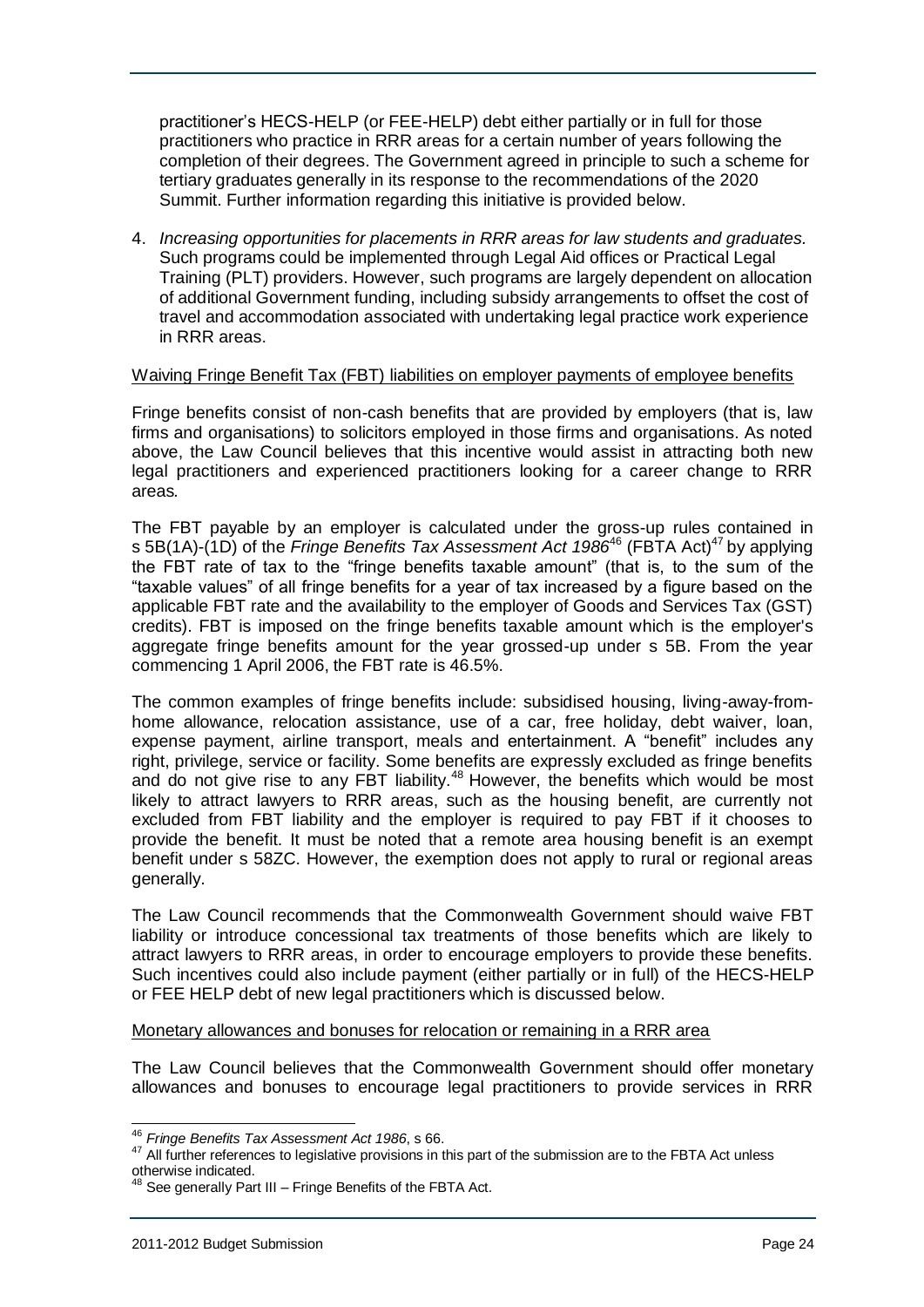areas. As discussed above, such allowances may be offered by employers as fringe benefits (on which no tax would be payable by the employer) or by the Commonwealth Government through a benefit distribution system such as Centrelink. The Commonwealth Government has implemented such a scheme for medical practitioners in RRR areas.

The Commonwealth provides funding to the Rural Workforce Agencies through the Rural and Remote General Practice Program (RRGPP) to deliver a number of program initiatives with the aim of improving the attraction, recruitment and retention of general practitioners in RRR areas. The RRGPP comprises of the RRGPP Rural Medical Support Forum, Rural Medical Family Network, relocation, training and remote area grants, practice sustainability and crisis grants, locum grants, and the Rural Locum Relief Program.

#### <span id="page-24-0"></span>Repaying, completely or partially, HECS-HELP (or FEE-HELP) liabilities

The Law Council submits that the Commonwealth Government should seriously consider repayment of HECS-HELP (or FEE-HELP)<sup>49</sup> liabilities for graduates (and practitioners) who undertake work in RRR areas.

A similar repayment scheme was established by the Commonwealth Government in 2000- 2001 as an incentive to attract doctors to work in rural and regional areas of Australia. At the 2020 Summit it was recommended that this strategy be extended to encourage a range of professionals to live and work in RRR areas, thereby helping to build community capacity and sustainable communities. The Government offered in-principle support for this recommendation.

Under a repayment scheme, the Commonwealth Government would commit to paying off the student"s HECS-HELP debt either partially or in full for those students who in turn commit to practicing in RRR areas for a predetermined number of years following the completion of their degrees. Alternatively, Government could implement a scheme which waives fringe benefits tax for those employers who offer to pay (either partially or in full) the HECS-HELP debt of their employee.

Consideration must be given to what would be classified as a RRR area for the purposes of such a scheme. It appears that difficulties in attracting and retaining legal practitioners exist in varying degrees of severity according to the remoteness of the area in question. However, other large centres, such as Darwin, are also encountering significant problems in attracting lawyers. A tiered system which distinguishes between rural centres and more remote locations may ensure that a greater level of compensation is provided to those lawyers who seek employment in areas that are experiencing the greatest difficulties.

A range of policy options concerning HECS-HELP may be considered by the Commonwealth Government in order to encourage and promote RRR practice to legal practitioners. Such options would necessarily involve extensive collaboration and involvement with universities. The options included below are progressive, that is, each option represents a greater benefit to the professional from the option preceding it.

1. Partially government-subsidised university places. Under this regime, the Commonwealth Government would commit to paying part of the practitioner"s HECS-HELP debt for those practitioners who in turn commit to practising in RRR areas for a predetermined number of years following the completion of their degrees. The government may additionally choose whether this would only apply to graduates, or whether the regime would apply to any legal practitioner who

<sup>&</sup>lt;sup>49</sup> Any further reference to HECS-HELP should be regarded as a reference to both HECS-HELP and FEE-HELP schemes.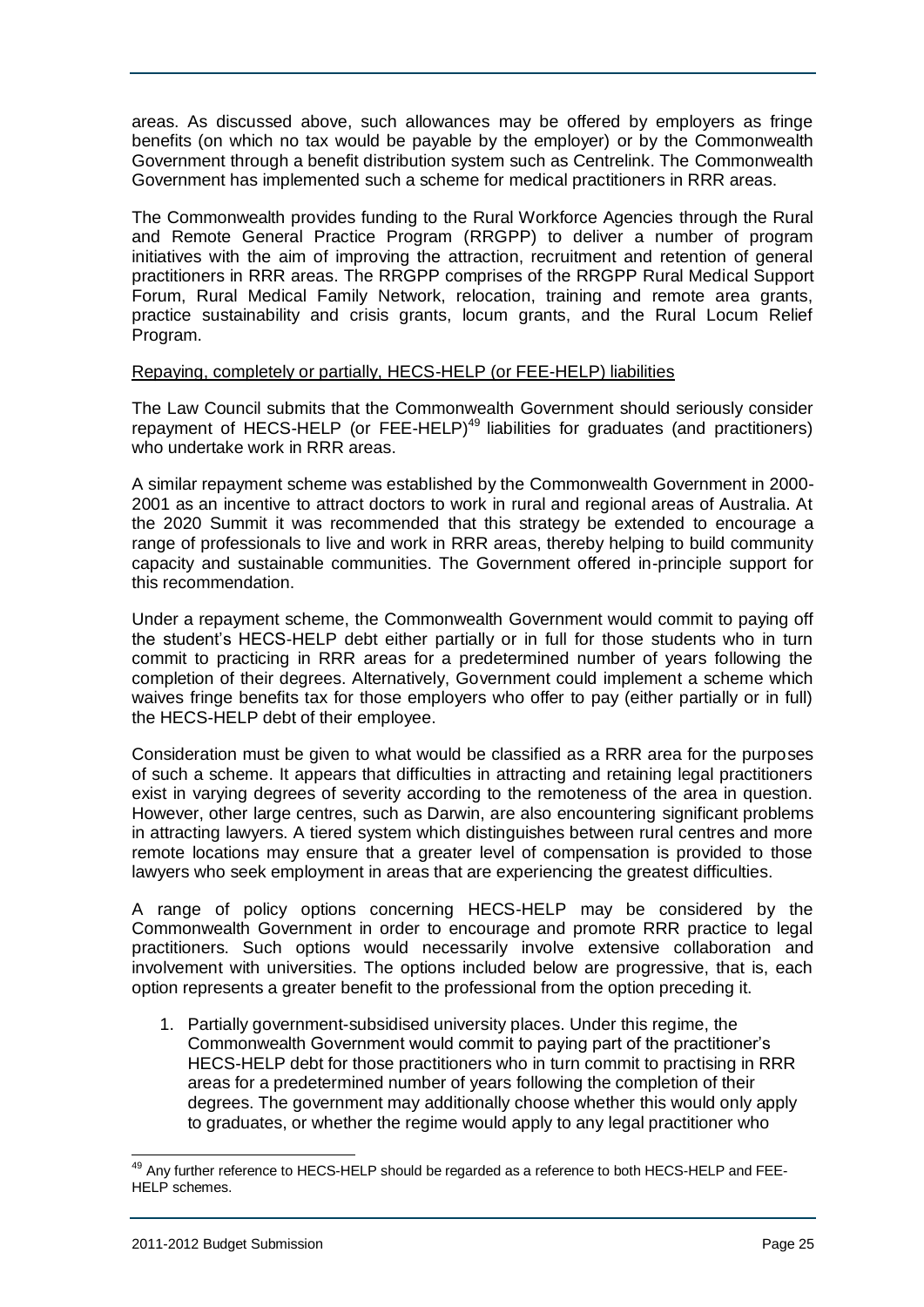decided to take up employment in a RRR area, irrespective of any legal employment in the metropolitan area.

- 2. Fully government-subsidised university places. Under the regime, the Commonwealth Government would commit to paying the entire HECS-HELP debt incurred by practitioners for the completion of their law degrees for those practitioners who in turn commit to practising in RRR areas for a predetermined number of years. A number of options are open to government in introducing such an initiative:
	- a) The practitioner"s HECS-HELP liability is to be waived in the instance when the practitioner has completed a predetermined number of years in RRR practice. In the Law Council"s view, if this option is adopted, the number of years should not exceed five.
	- b) The student"s HECS-HELP liability is reduced by a significant amount, for instance 50 per cent, once the practitioner has completed the first year of practice in RRR area. Following the first year, the liability is reduced incrementally, that is, 10 per cent of the initial debt each year the practitioner continues to practice in the RRR area. Thus, under this regime, the HECS-HELP liability would cease to exist after six years.

| Example 1:            |                                                            |
|-----------------------|------------------------------------------------------------|
| Year 1 debt remaining | \$33,996 x 0.5 [ie 50%] = \$16,998                         |
| Year 2 debt remaining | $$16,998 - ($33,996 \times 0.1$ [ie $10\%$ ]) = \$13,598.4 |
| Year 3 debt remaining | $$13,598.4 - ($33,996 \times 0.1) = $10,198.8$             |
| Year 4 debt remaining | $$10,198.8 - ($33,996 \times 0.1) = $6,799.2$              |
| Year 5 debt remaining | $$6,799.2 - ($33,996 \times 0.1) = $3,399.6$               |
| Year 6 debt remaining | $$3,399.6 - ($33,996 \times 0.1) = $0$                     |

Note: Variations of this model are possible. For instance, it is not necessary to reduce the sum by 10 per cent of the original debt sum. The remaining debt could be reduced by 10 per cent. Thus, in the example above the \$16,998 sum could be reduced by 10 per cent, meaning that a longer period would be required to pay off the entire HECS-HELP debt.

c) The practitioner"s HECS-HELP liability is reduced incrementally with each year the practitioner spends in practice in a RRR area. For instance, the liability would be reduced by 20 per cent of the initial debt each year the practitioner remains in legal employment in the RRR area. Thus, under this regime, the HECS-HELP liability would cease to exist after five years.

| Example 2:            |                                                        |
|-----------------------|--------------------------------------------------------|
| Year 1 debt remaining | \$33,996                                               |
| Year 2 debt remaining | $$33,996 - ($33,996 \times 0.2$ [ie 20%]) = \$27,196.8 |
| Year 3 debt remaining | $$27,196.8 - ($33,996 \times 0.2) = $20,397.6$         |
| Year 4 debt remaining | $$20,397.6 - ($33,996 \times 0.2) = $13,598.4$         |
| Year 5 debt remaining | $$13,598.4 - ($33,996 \times 0.2) = $6,799.2$          |
| Year 6 debt remaining | $$6,799.2 - ($33,996 \times 0.2) = $0$                 |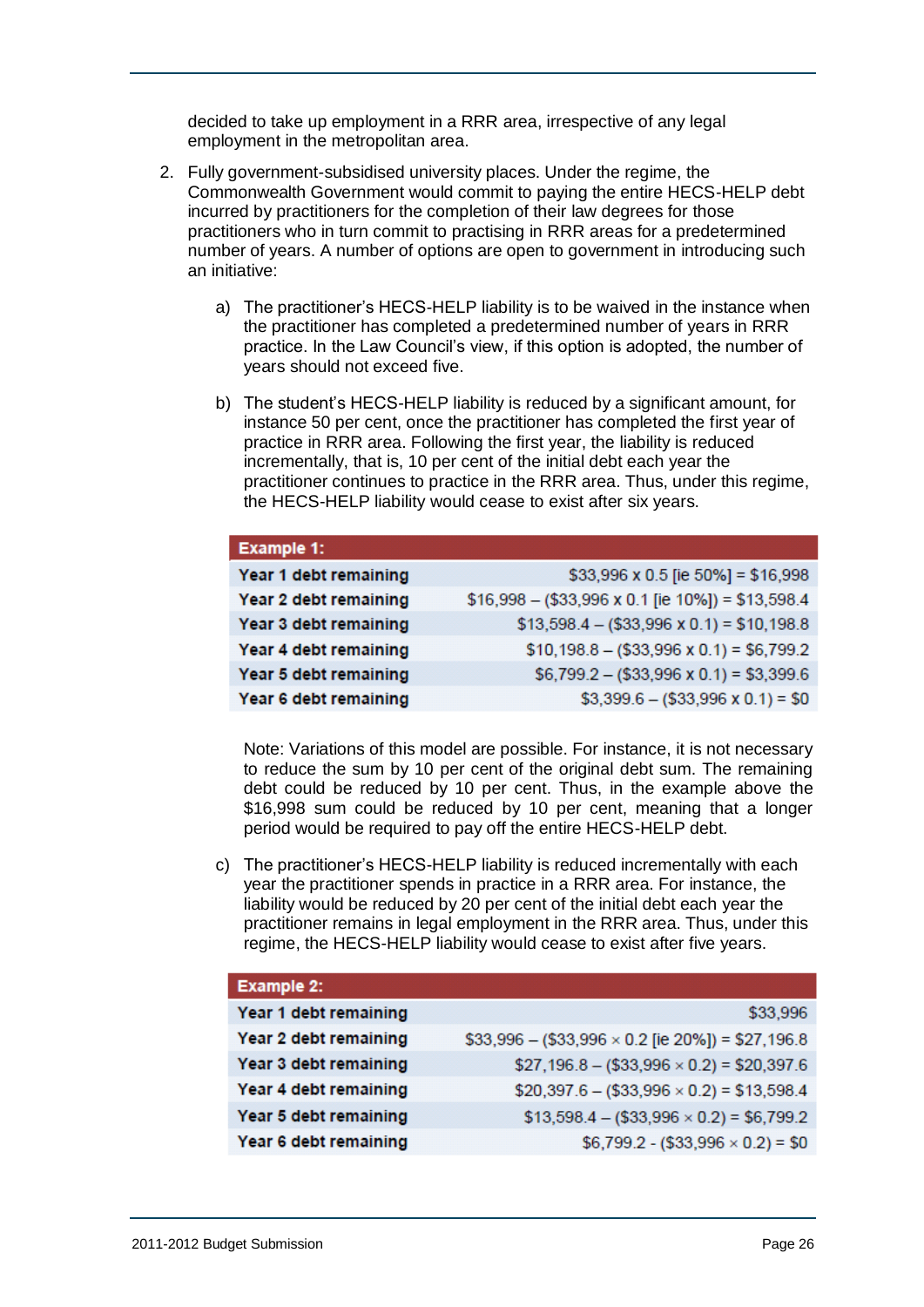Note: See explanation above in relation to Example 1 as to what impact any variations may have. It is also important to note that variations in the percentage of the debt reduced each year will lead to variations in time periods taken to pay off the debt.

- d) The practitioner"s HECS-HELP debt is frozen (not indexed with inflation) when they start work in a RRR area. There is no reduction to this amount beyond what the practitioner is obliged to pay out of their income for three years. After a certain number of years continuous service (for example, five years) in a RRR area, the debt is cleared.
- 3. Employer pays for the HECS-HELP debt of their employee. In this instance, the employer would not be subject to the fringe benefit tax (FBT) on the payment. The advantage of this option is that:
	- a) The employer and/or employee control the timing of the benefit (and any claw back) so that it can be tailored to individual circumstances;
	- b) The Government only subsidises part of the cost, being the FBT forgone, as opposed to waiving the whole HECS-HELP debt; and
	- c) The employer can pass on the cost to the employee if the benefit is taken into account in the employee's "total remuneration".

There is precedent for this option in the public sector in organisations such as the Australian Tax Office (ATO).

- 4. Area dependent HECS-HELP debt relief. In this instance, the reduction in HECS-HELP debt would depend on the classification of area as:
	- a) Regional
	- b) Rural
	- c) Remote
- 5. Hybrid model of time and area. Under this model, the reduction in HECS-HELP debt would depend on both the time the person stays in a RRR area and the remoteness of the area. For example, those practising in regional areas would be entitled to a smaller reduction of debt, when compared to those practising in remote areas.

It is important to note that adequate exit mechanisms for these options would also need to be considered.

#### <span id="page-26-0"></span>Increasing opportunities for placements in RRR areas for law students and graduates

In June 2008, the Australian Government announced the allocation of \$5.8 million over four years for the Regional Innovations Program for Legal Services (RIPLS). The purpose of this initiative was to improve access to legal services for communities in RRR areas. Under RIPLS, legal aid commissions are eligible to obtain funding for programs which take an innovative approach to improve service delivery in RRR areas. Under the program, Legal Aid Commissions in New South Wales, Queensland, Tasmania and Western Australia have each developed initiatives expected to increase the availability of legal assistance services in RRR areas. Furthermore, the National Association of NACLC is assisting students to undertake legal practice experience in a RRR centre.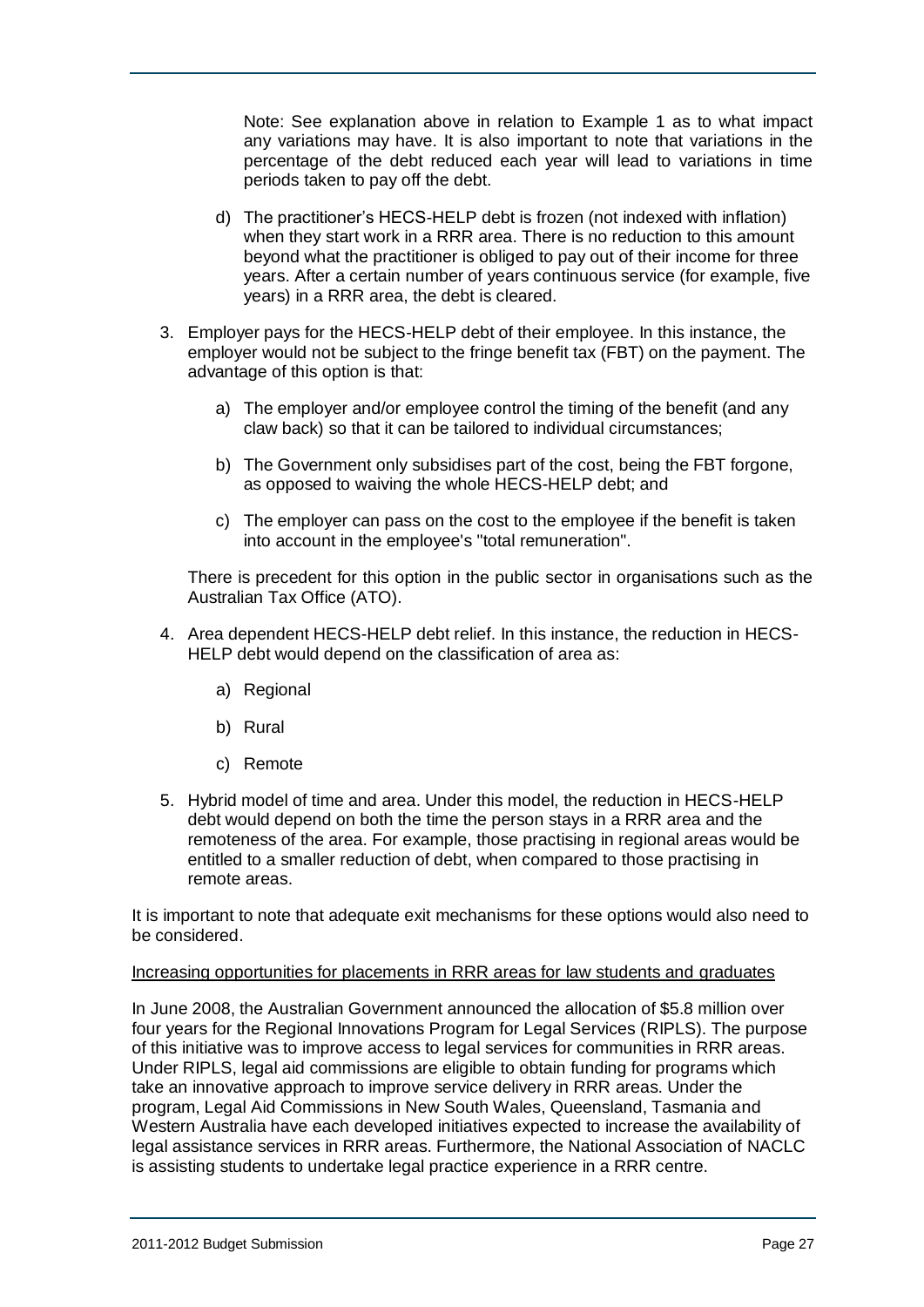Placements in RRR areas for law students and graduates are expected to assist in reducing the vacancy rate for lawyers in the RRR communities. Such programs are generally implemented through the Legal Aid offices or PLT providers. However, as noted above, such programs are largely dependent on allocation of additional Government funding, including subsidy arrangements to offset the cost of travel and accommodation associated with undertaking legal practice work experience in RRR areas.

The ANU College of Law Legal Workshop<sup>50</sup> piloted a program in partnership with NACLC which placed practical legal training students with participating CLCs in RRR areas. The ANU provided assistance to CLCs with the establishment and sustaining of these placements, mentoring of the students and provision of a scholarship fund to enable participation of the students. The ANU provided financial assistance to PLT students for travel and accommodation to support this program, which is not sustainable in the long term. This pilot program commenced in September 2008 with student placements commencing from June 2009 through to October 2010.

The program has been successful in raising awareness among PLT students about legal practice career opportunities in RRR areas and linking interested PLT students from both RRR and metropolitan areas to legal practice opportunities in RRR Australia. The students who undertook the pilot program ranged in age from under 25 to 59 years. In October 2010, 14 of the 26 students who completed the pilot program were admitted to legal practice and 12 were still completing their course work components of their GDLP. Of the 14 admitted, four were working as a solicitor in a RRR area and two were intending to do so. From these four working as a solicitor in a RRR area, two were working for a non-profit legal service and two were working in private practice undertaking a substantial amount of legal aid work. The Law Council believes that additional government funding into such programs is required.

The Law Council further notes that initiatives such as those implemented by NACLC would supplement successful programs such as those operating in New South Wales, Queensland and Western Australia. For example, in 2007 the Country Lawyers Graduate Program ("the Program") was established in Western Australia. The Program is funded with the assistance of both Federal and State Governments. In September 2007, the Commonwealth Government provided Legal Aid WA with funding over two years to establish a Co-ordination Team for the Program. The team is responsible for implementing the key phases of the Program, including the development of a graduate program, attracting experienced lawyers to the Program and improving access to continuing professional development and professional support for legal practitioners in RRR areas of Western Australia.<sup>51</sup>

The Program is an initiative of the Law Society of Western Australia, Legal Aid WA, community legal centres, the Aboriginal Legal Service of Western Australia, Family Violence Prevention Legal Services and Legal Practice Board of Western Australia, which is aimed at improving the recruitment and retention of lawyers in RRR areas by recruiting, developing and rotating graduates throughout regional Western Australia. The graduate"s salary is increased progressively to \$60,000 in their fourth year. Other salary bonuses and incentives include salary packaging, payment of membership fees to the Law Society of Western Australia, and regional allowances including access to subsidised housing.<sup>52</sup>

 $\overline{a}$ 

<sup>50</sup> See <http://law.anu.edu.au/legalworkshop/rrr.asp>.

<sup>&</sup>lt;sup>51</sup> See Jane Stewart, 'The WA Country Lawyers Program', a paper presented to the National Access to Justice Pro Bono Conference Sydney 14-15 November 2008, available at

<sup>&</sup>lt;http://www.a2j08.com.au/papers/Stewart\_J.pdf>, p 3. <sup>52</sup> Country Lawyers Graduate Program,

[<sup>&</sup>lt;http://www.legalaid.wa.gov.au/LegalAidServices/employment/Pages/CountryLawyers.aspx>](http://www.legalaid.wa.gov.au/LegalAidServices/employment/Pages/CountryLawyers.aspx).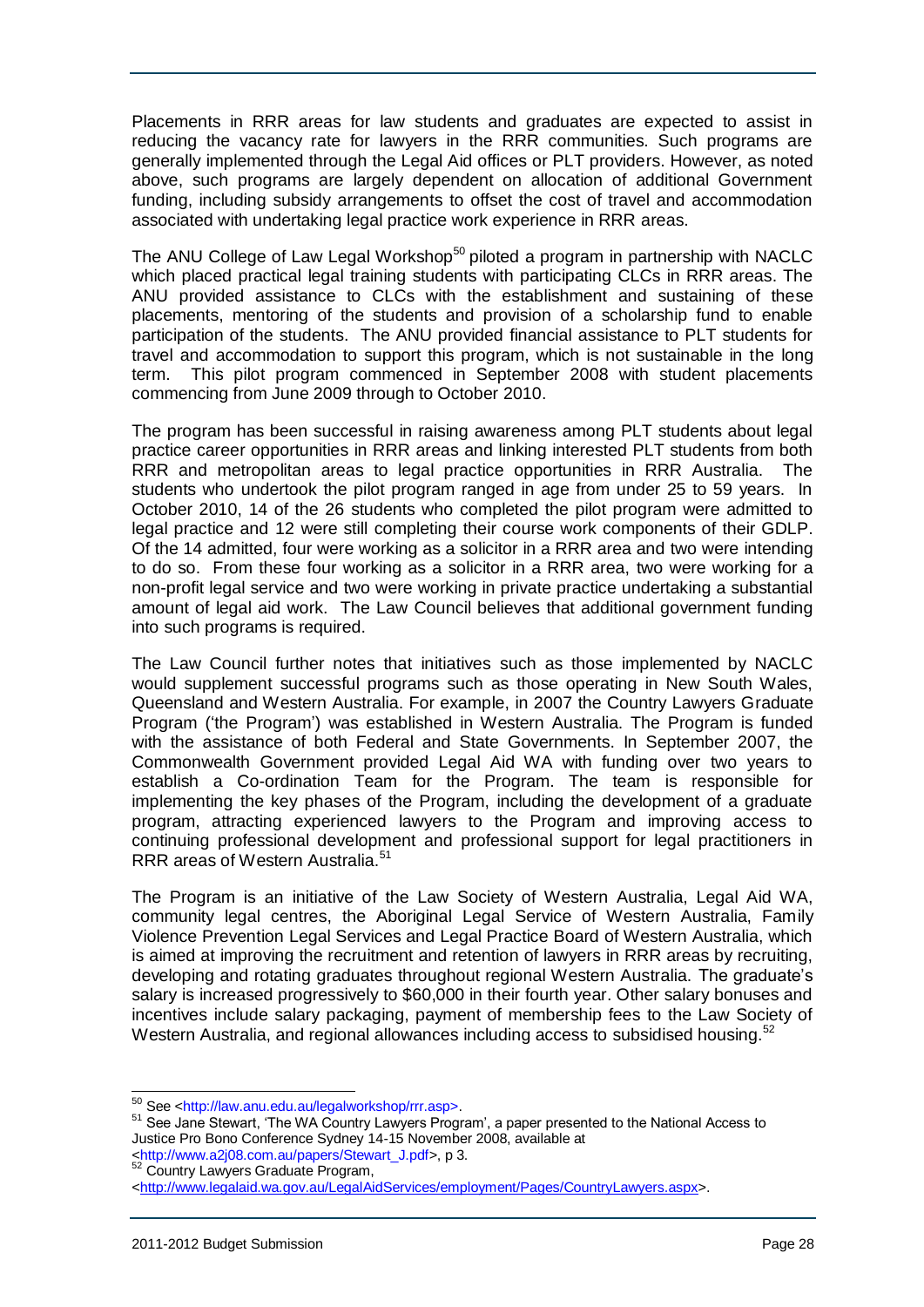After 12 months of operation, there were 21 legal practitioners in the program. A paper presented at the *2008 National Access to Justice and Pro Bono Conference* on the Western Australia Country Lawyers Program indicates that in the six months from March 2008 the Program had assisted in reducing the vacancy rate in the RRR community legal sector from one in three to one in four positions.<sup>53</sup>

As noted in the paper, provision of housing for Program participants is the most significant concern due to the impact of the economic boom in Western Australia. Government "housing subsidies and assistance in obtaining housing will be essential for the survival and sustainability of the Program."<sup>54</sup>

The Law Council notes that the Report by the Access to Justice Taskforce of the Attorney-General"s Department entitled *A Strategic Framework for Access to Justice in the Federal Civil Justice System*, released on 23 September 2009, identified that "[t]here is scope for enhancement of these initiatives through a national approach to this issue. For example, as part of its functions the proposed national coordination group could be tasked with the development of strategies for addressing the legal assistance needs of disadvantaged Australians living in regional, rural and remote Australia."

If the Government is interested in pursuing any of these initiatives the Law Council would be happy to work with Departmental officials in developing costings and implementing the initiatives going forward.

# <span id="page-28-0"></span>Conclusion

The Law Council submits the following:

#### *Legal assistance funding*

- 1. The Commonwealth"s share of legal aid funding should be returned to a ratio of 50% as soon as possible, to address ongoing critical underfunding of the legal assistance sector. It is recommended that this be addressed by way of additional funding over 4 years, to restore the Commonwealth to pre-1997 funding levels, taking into account changes in population and movements in CPI. The necessary funding increases have been projected as follows:
	- Budget 2011-2012: \$66.099 million
	- Budget 2012-2013: \$71.619 million
	- Budget 2013-2014: \$80.481 million
	- Budget 2014-2015: \$93.769 million

Total: \$311.994 million

2. Funding for CLCs and ATSILS must be increased in line with funding for legal aid commissions, taking into account critical problems with recruitment and retention of experienced lawyers, particularly in rural, regional and remote areas. Funding increases should be made in consultation with NACLC and ATSILS regarding their

l <sup>53</sup> See Jane Stewart, 'The WA Country Lawyers Program', a paper presented to the National Access to Justice Pro Bono Conference Sydney 14-15 November 2008, available at

<sup>&</sup>lt;http://www.a2j08.com.au/papers/Stewart\_J.pdf>, p 2.

 $54$  Ibid, p 7.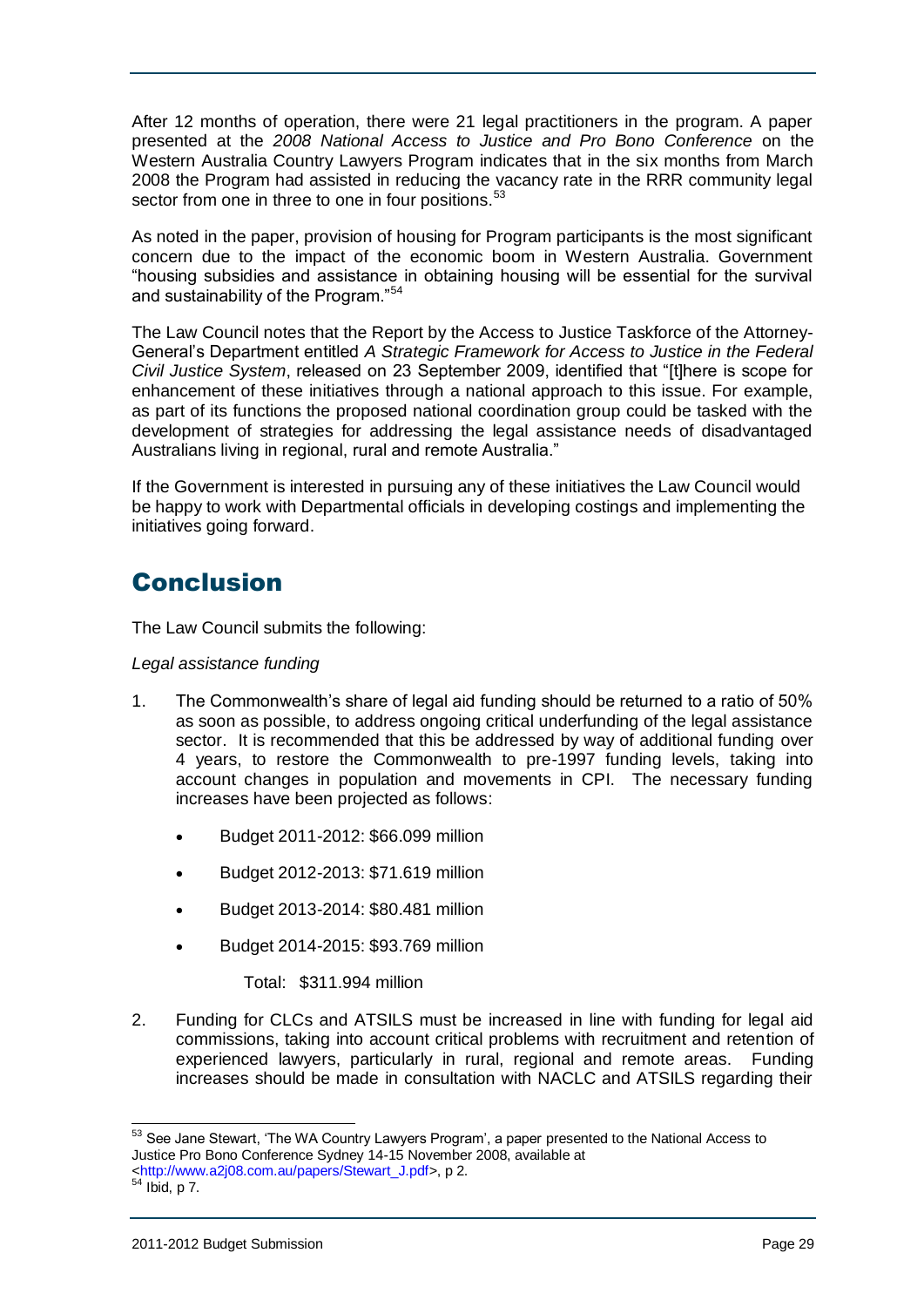baseline requirements to ensure they can offer their staff and clients equivalent benefits to those of legal aid commissions.

#### *Recruitment and retention of lawyers in RRR areas*

- 3. The Law Council is concerned by the critical shortage of lawyers in RRR areas and the corresponding impact on access to justice. Government funding is required to address this issue which will rapidly worsen. The Law Council urges the Government to consider the following recommendations to attract and retain lawyers in country Australia:
	- Implementing a scheme waiving FBT Liabilities on employer payments of employee benefits for employers who offer relocation benefits to experienced legal practitioners or salary packaging including partial or full payment of HECS-HELP or FEE-HELP debt for new practitioners.
	- Offering monetary allowances and bonuses by way of Centrelink distributions or fringe benefits for relocating or remaining in a RRR area to encourage legal practitioners to provide services in such areas.
	- Completely or partially repaying HECS-HELP (or FEE-HELP) liabilities for legal practitioners who practice in RRR areas for a certain number of years following completion of their degrees.
	- Increasing opportunities for placements in RRR areas for law students and graduates, for instance, by providing Government funding for through Legal Aid officers or PLT providers.